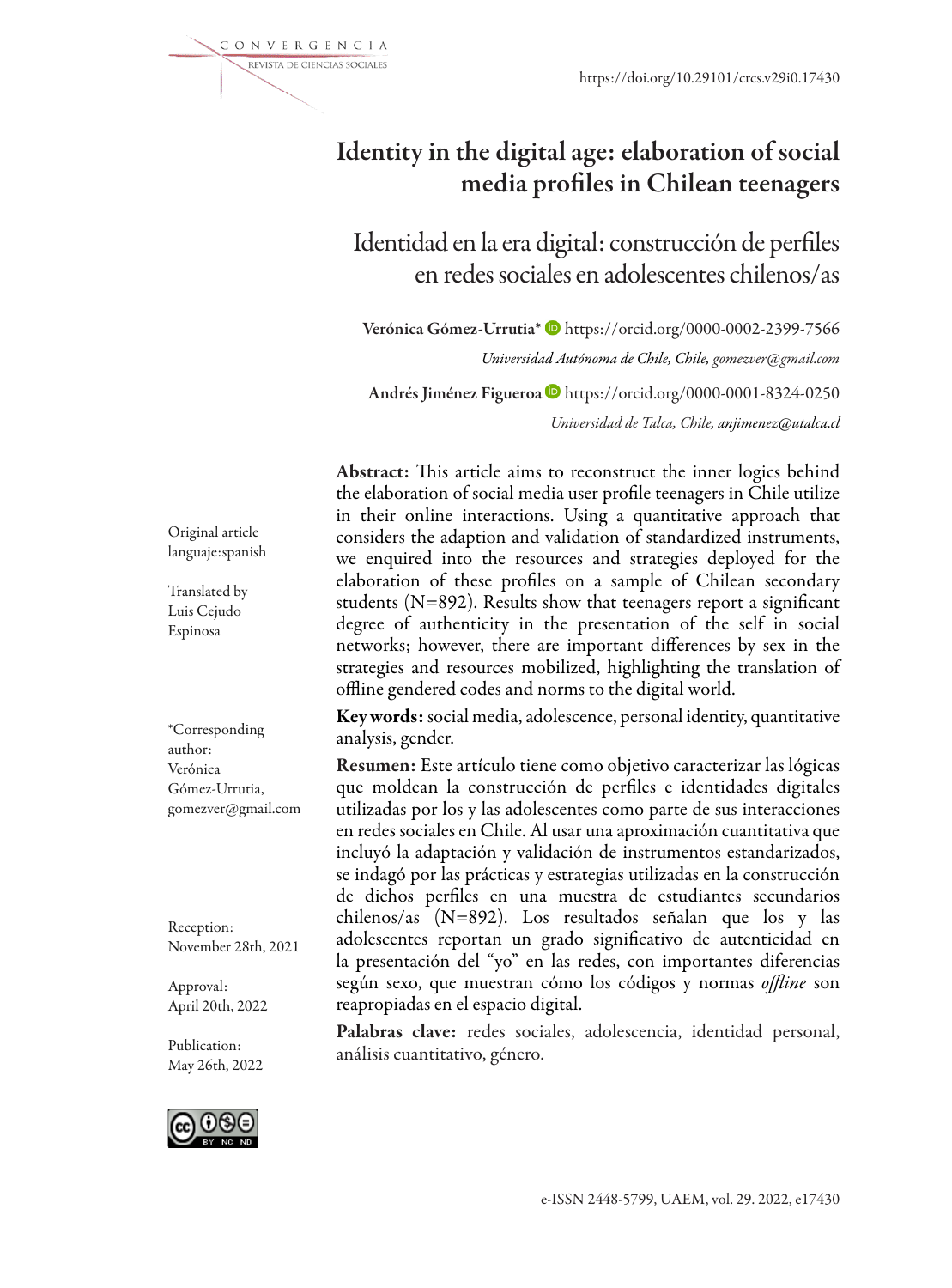# **Introduction**

Presently, it is almost a common place to point that adolescents and emerging adults —people between 12 and 25 years of age— are part of the "digital generation": the age group that was born in the middle of the expansion of the Internet and digital technologies, and which has grown in a world where the daily use of instant messaging services, videocalls and social media are increasingly common. To the extent that the use of devices for digital communication and social media massifies at global level, especially among the youngest, an increasing body of academic literature has approached issues such as: the effects of time of exposure to digital communications media —including problematic use or Internet "addiction" (Machimbarrena *et al*., 2019)— as well as the effects on mental health, with mixed results (Ellis, 2019; Dickson *et al.*, 2019); the emergence of various modalities of violence between adolescents on digital media (Zhu *et al*., 2021), or else from adults toward children and adolescents, frequently under the form of victimization in the sphere of sexuality (Machimbarrena *et al*., 2018); the appearance of young subcultures and communities on the Internet, characterized by the virtuality of relationships among their members, or the growing "youtuber" culture and its influence on adolescence (Aran-Ramspott *et al*., 2018), for some recent references.

In this scenario, one side of the studies has become interested in the effects the use of such devices has on the way adolescents and youth establish interpersonal relationships with their peers, and the impact this has on the fundamental development processes of adolescence such as those related to identity and sexuality.

The seminal work by boyd (2014) raised questions on the ways digital technologies have changed the form this age group communicates with their peers and with the adult world. boyd (2014) argues that processes such as socializing with others, establishing personal limits and selfexpression, which are proper to adolescence and the beginning of adult life, have been affected by new technologies, as these have modified the possibilities for relating, introducing (and potentially expose) to the others, expanding them much beyond the space-time restrictions that marked the development processes of previous generations. The ways in which some characteristics proper to digital media —such as the possibility of an anonymity, asynchronous communication or the simplicity to access, share or make contents viral— have been the goal of increasing research interest.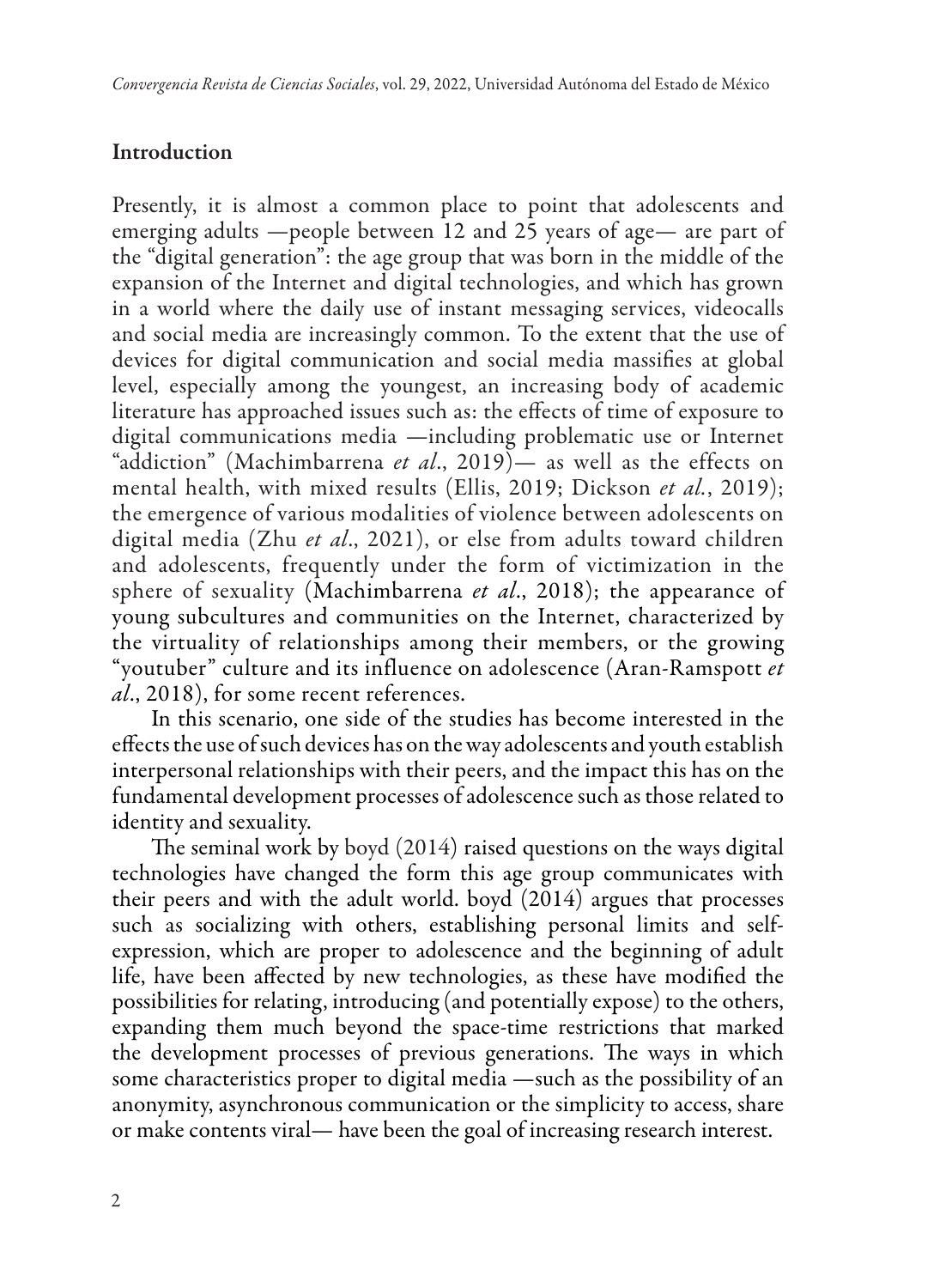The present article intends to contribute with the existing literature, focusing on a central aspect in terms of terms of the needs and development goals of adolescence: the formation of a personal identity (Pfeifer and Berkman, 2018). At the age of digital communication media, adolescents have to mark their autonomy from the adult world, deal with the goals of acceptance and admiration by their peers and undertake the task of forging a coherent personal identity in a context that comprises a mixture of online and offline interactions, whose limits are increasingly blurred (Machimbarrena *et al*., 2019). The construction of a personal identity —which also considers self-representation before the others, particularly the reference group— increasingly involves the use of digital tools and the construction of profiles on social media. We enquire on the logics that support the construction of such profiles and digital identities associated in a sample of secondary students in Talca (N=892), centre shouth of Chile, by means of adapting a validating the instruments proposed by Davis (2013) and Sohier and Brée (2017). The research question of this work was: how do children and adolescents use the technologic resources offered by social media to appear before the others?

# Interpersonal relationships in the digital era

As their peers around the world, Chilean children and adolescents (ChA) are enthusiastic users of digital technologies and social media. According to a recent studio (Criteria and VTR, 2021), 9 out of 10 Chilean ChA have access to mobile phones with internet, and this takes place as of 10 years of age; more than 90% habitually uses a social medium. The most used are YouTube, WhatsApp, TikTok and Instagram, and they use them to watch videos (96%) and interact with friends as (88%), even before the Covid19 pandemic (León and Meza, 2018). Within this context, distinctions between online and offline spaces are increasingly diffuse, particularly for those who were born in a world already populated by virtual interactions. Feixa *et al*. (2016) referred to the generation that has grown up in the digital era are the "generation #", characterized by frequent use of the Internet and mobile devices, for which social relationships are a mix of co-presence and constant virtuality.

This hybrid nature of relationships in the digital era would be a distinctive characteristic of the social experience of children and adolescents, and which poses the demand of redefining issues such as personal intimacy, closeness and feeling of belonging to a peer group. This makes it necessary to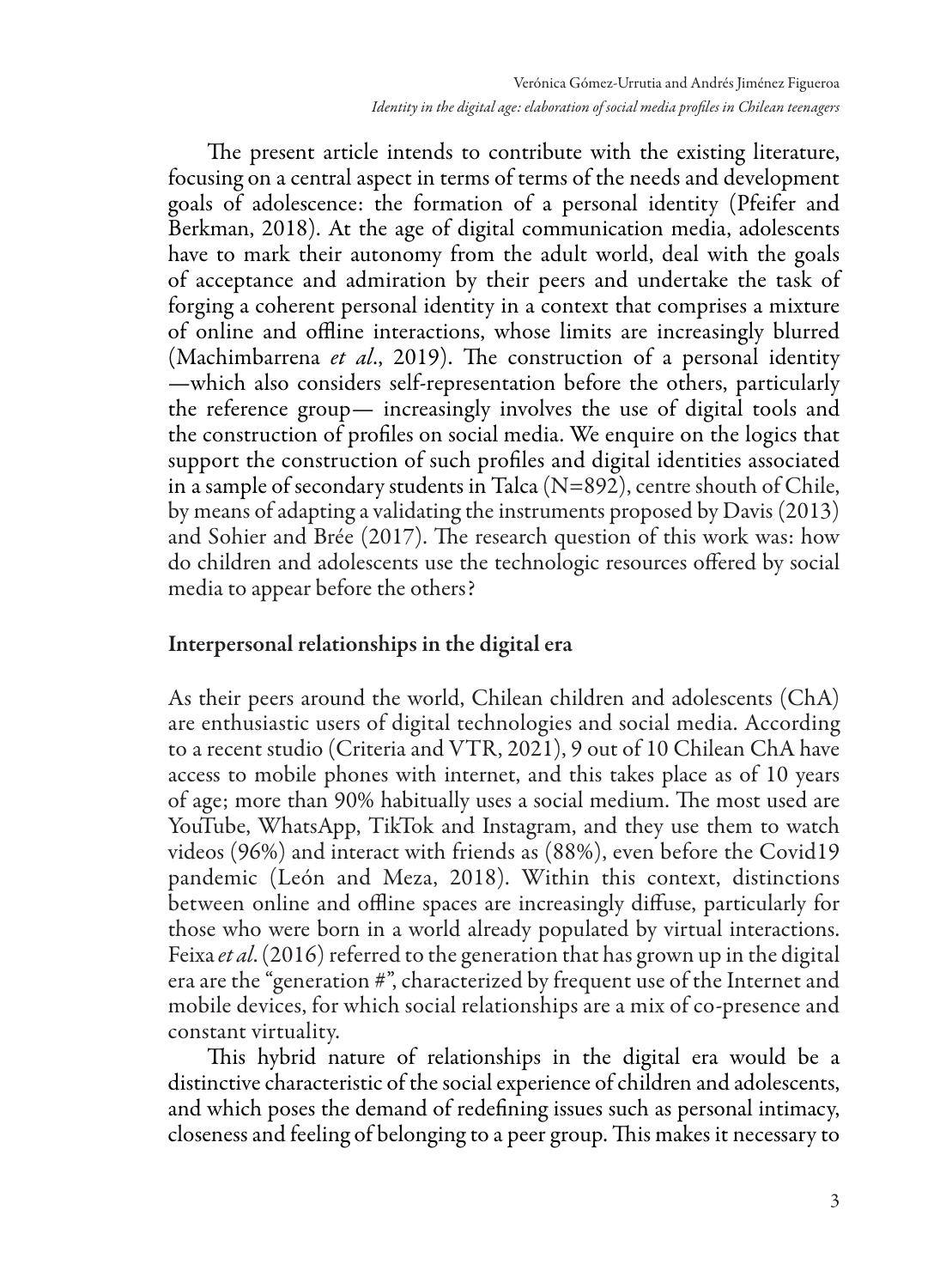re-elaborate the social codes that regulated face-to-face interactions in the past (Granic *et al.*, 2020; Pfeifer and Berkman, 2018), "re-mediating" social relationships, where the dual meaning of the concept defined by Lasén and Casado (2012); on one side, it provides a new medium or support for the expression of a practice already established in culture, whereas on the other, the opportunity to re-signify or re-elaborate a practice of the offside world, as with the notions of intimacy or closeness in friendship and partner relations. The very notion of intimacy —a key element in close interpersonal relationships— would have been "remediated" in this sense (Machimbarrena *et al*., 2019). Traditionally, intimacy has entailed a certain level of physical and emotional proximity, where the involved individuals share, for instance, personal information, interests and experiences from which other, non-intimate subjects, are excluded. In the virtual world, physical closeness is not a requirement any longer, and new codes are created for emotional closeness (Miguel, 2018). This supposes that the limits between the public, the private, and the intimate are in constant renegotiation, for the broadening of potentialities known beyond the time-space limits that characterized face-to-face relationships, it is necessary to decide how information will be presented (and how much), for example, in a social-media profile. The information must be sufficient to show an attractive and relatively reliable image of the subject behind the profile (Ellison *et al*., 2011; Casimiro, 2015), at once, however, they must take the inherent risk of offering information to a potentially infinite audience into consideration (boyd, 2014; Duffy and Chan, 2019; Miguel, 2018).

These considerations may widely vary according to experience and emotional maturity of the users; according to a study by Movistar Chile and *Fundación* Nativo Digital (2020), 34% of the users between 8 and 18 years has profiles and public accounts on social media, this proportion increases to 42 in the subgroup between 15 and 18 years. For youth, smartphones have become the essential device: eight of ten surveyed individuals state that the first they do in the morning and the last at night is to check on their phone; moreover, 78% of the respondents between 8 and 18 years states the Internet is a "safe place". In this same age group, 74% is confident that their data are safe on the Internet; this figure reaches 87% for children between 8 and 14 years (Movistar Chile and Fundación Nativo Digital,  $2020$ ).<sup>1</sup>

<sup>1</sup> Of course, this also implies new risks, which are the object of research of vast literature (Machimbarrena *et al*., 2018), which we cannot revise here, as it escapes this work's purpose.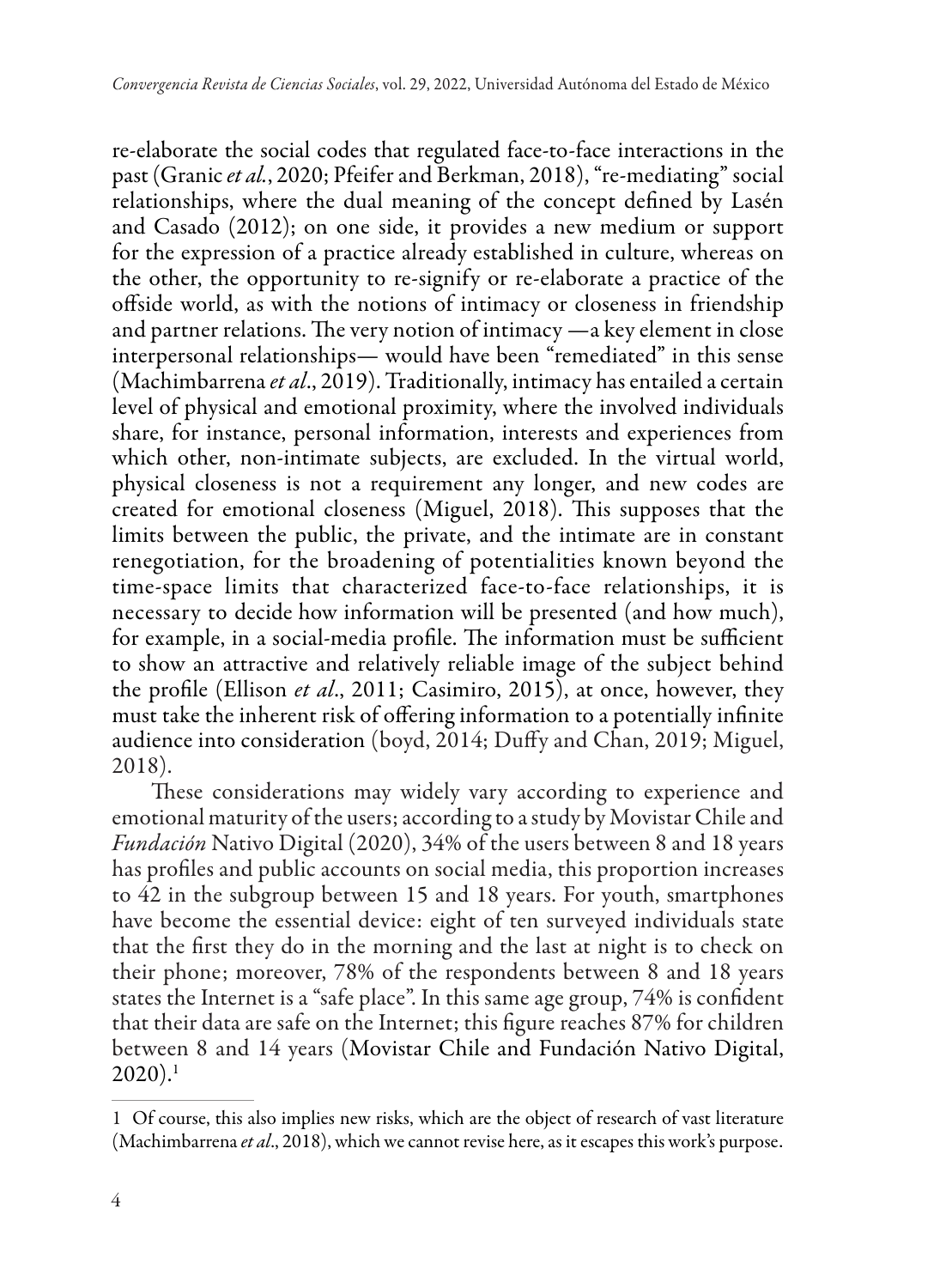In addition to considering the potential risks of publishing personal information on the Internet, the practices of the youth in the construction of social-media profiles have been object of interest from the standpoint of their role in one of the central evolutionary tasks of adolescence: the affirmation of personal identity (Pfeifer and Berkman, 2018). This, due to the plasticity they offer the users, in terms of the image that is sought to be displayed to the world (Antón-Cuadrado and Levratto, 2021), and because of their insertion in a digital culture characterized by the proliferation of potential identification and socialization modes (Aran-Ramspott *et al*., 2018). In this process, the task of feeling recognized and/or accepted in a peer group, central up to 14 years, and the later task of reasserting their proper values and priorities before their peers and the world (particularly significant between 14-15 and 18 years), involve self-presentation and construction processes of an "identity narrative" (McAdams and McLean, 2013; McAdams, 2018) which may be re-mediated, that is, taken to a new technologic support which might imply the re-elaboration of social codes and meanings.

The concept of identity narrative —understood as the active integration of significant experiences and personal values with the image the individuals have of themselves, in constant elaboration guided by the search for meaning and internal coherence as regards "who I am" (McAdams, 2018)— implies that identity is built connecting events of life by means of causal links and / or attributions with *ex post facto* meaning, connecting the past with the present and projecting it toward the future as aspirations and goals in life. The process would start in childhood, though in adolescence, it become particularly crucial for later developments (Nelson and Fivush, 2019).

For digital-era adolescents, this process of identity development is accompanied by platforms such as Facebook, Instagram or TikTok, among others, which stress the hybrid nature of the experience, allowing: a) the extension of the possible identity references, which are no longer limited to space-time proper to face-to-face relationships; and, b) the possibility of more resources for self-expression and self-presentation before the others, since social media allow the users to "build" the image of themselves they want to portray via the images, photographs and even short stories, by means of which the virtual audience receives an elaborated image, before which they may react (for example, following or liking). In this way, adolescents "start learning and building collectively the codes of the desired and the ignored, the celebrated and the rejected" (Basile and Linne, 2014: 210). And by doing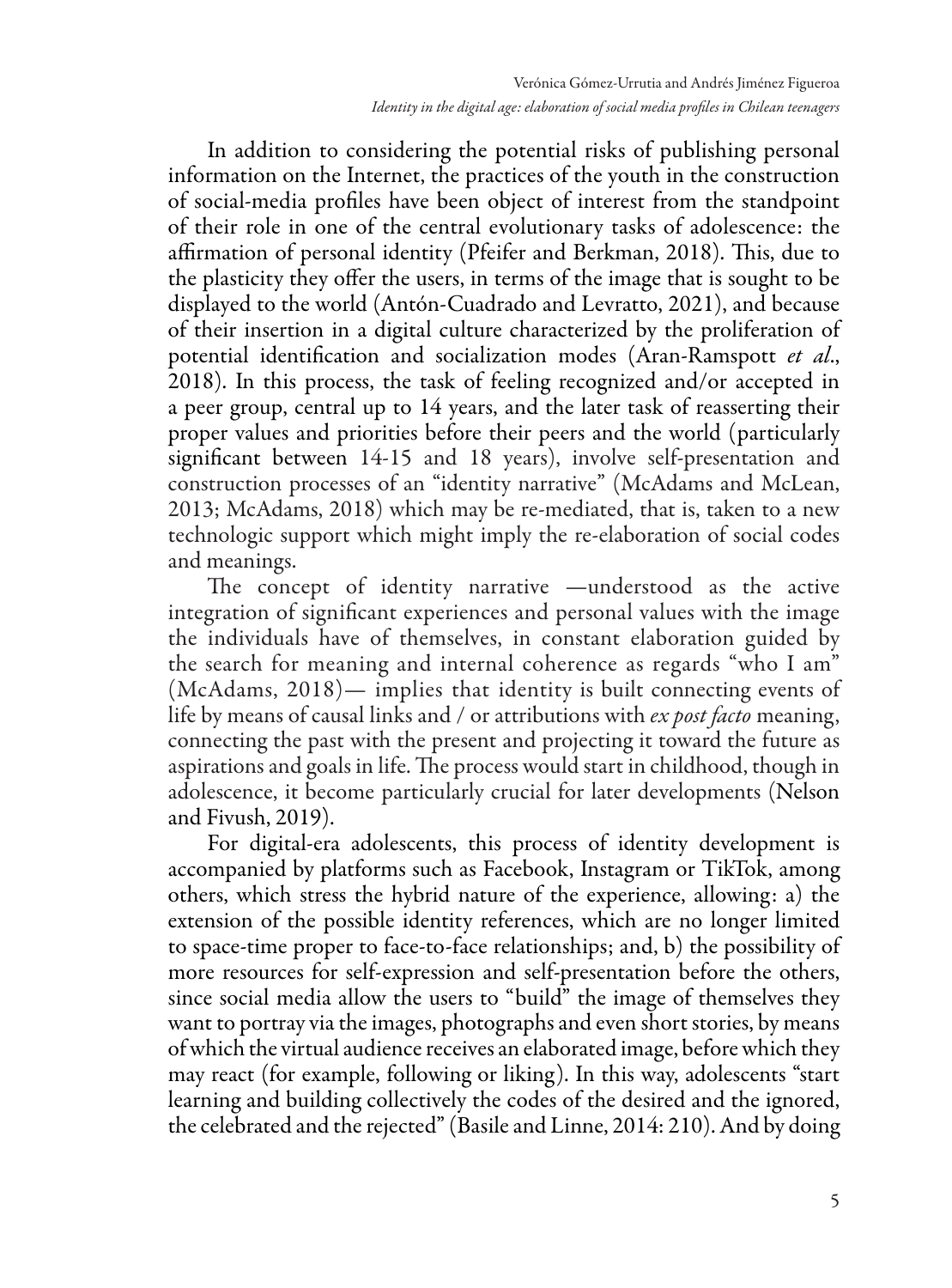so, they leave a "digital fingerprint" whose temporality may be ordered as an identity narration, or a reflexive self, and potentially reach adult life, exposing them to the critical look of education institutions and even future employers (Duffy and Chan, 2019).

Si even if in the world of face-to-face interactions there are also multiple referents, social media enable greater plasticity as regards the image that can be presented, stressing the performative dimension. Accepting someone as a friend on social media, sharing thoughts and images and becoming part of a virtual community of interest stimulate a feeling of belonging and connection with the others through platforms that were explicitly designed for such purpose, and that enable ChA to build and manage much more extensive or elaborate networks than possible without these platforms (Granic *et al*., 2020).

At once, the technologic possibilities of social media put forward important issues regarding self-presentation such as the limits between showing our best photograph and alter the proper image in order to respond to the expectations of the peer group that is the "audience". By having a greater control on the impression they make on the others on social media, ChA may introduce themselves to their generation peers and/or to an "imagined audience" with a highly selective version of themselves (Duffy and Chan, 2019). Although this process has developed in parallel to the expansion of the use and access to digital devices, this does not mean that the use of these resources on the web lacks shared rules: on the contrary, the existence of "rules of etiquette" (frequently unwritten) in the use of various social media and technologic media has been documented in the literature (Gangneux, 2018; Pangrazio, 2019).

In this way, participants in online interactions not only share communication codes such as images and emojis, but also certain learning as regards appropriate and inappropriate behaviors on the web, depending even on the sort of platform or digital medium utilized and on the possible "audience" in each of these platforms (Duffy and Chan 2019).

In a qualitative study in Chile, Del Prete and Redón-Pantoja (2020) provide evidence on virtual social networks emphasizes the acceptance and recognition of others. This may induce the desire of modelling their own subjectivity to the demands of an increasingly demanding audience and might restrict the development of an autonomous moral (and thereby, a more "authentic" self-representation) in the youngest social media users. Nevertheless, in an extensive revision on this topic, Granic *et al*. (2020) also point at the fact that online interactions and some videogames may provide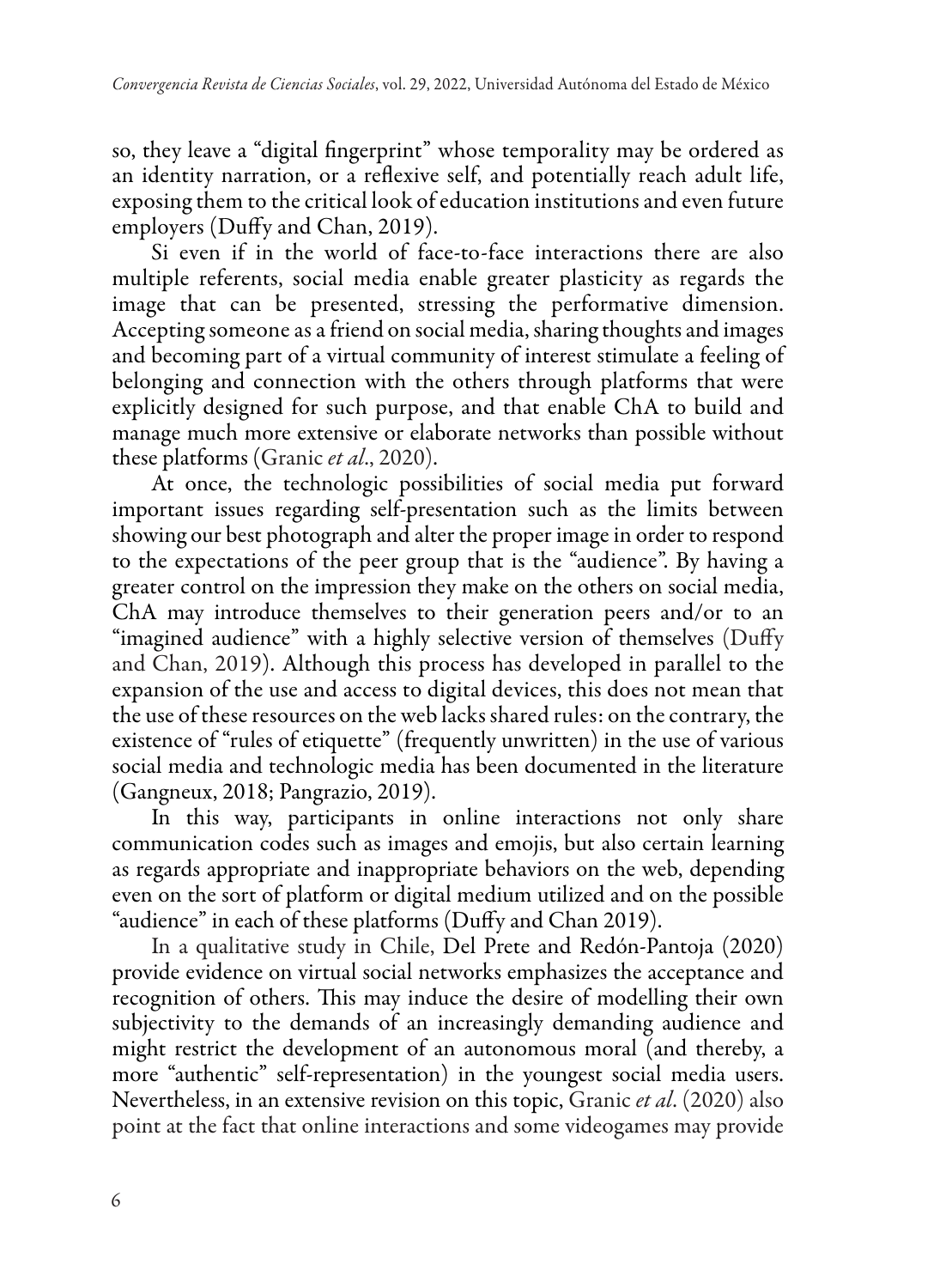ChA with a space for important issues regarding their own identity and the importance of asserting their values and personal beliefs, deciding to differentiate from the group, with positive effects for mental health and the self-esteem of boys and girls. Aran-Ramspott *et al*. (2018) provide evidence on the capability of adolescents to distinguish the media and entertainment role of influencers and youtubers, of their characteristics as potential identity models to follow, valuing authenticity as a desirable feature.

Here, it is important to point out that this construction process of an online identity narrative, as the counterpart developed in face-to-face contexts, is marked by social stratification and differentiation processes such as gender or socioeconomic level (SEL): virtual environments where the online profiles are created are neither socially nor culturally neutral, but crossed by sociocultural codes and interpretations that guide the social practices that occur in them (Basile and Linne, 2014; Del Prete and Redón-Pantoja, 2020; Tello-Navarro and Gómez-Urrutia, 2021). Within this logic, the norms and codes adolescents use in the digital space frequently reproduce the power relations and asymmetries of resources originated in face-to-face interactions (Mannerström *et al*., 2018).

# Methodology

Our research focuses on secondary-school students in the city of Talca, Maule Region (center-south Chile). At first, the research team contacted the authorities of three schools (two public, one private) that serve adolescent populations (secondary) and which were interested in participating in the study with their entire school populations. The public/private distinction was interesting because private schools serve a population with greater access and use of internet, which might impact on the youth's use skills. The goals of the research were explained and the necessary authorization were obtained; after this, an open invitation was made to the students, their parents or legal guardians, who received an information minute with the details of the project and an informed consent format they had to sign in order to authorize the adolescents to answer anonymous survey. The invitation was made by the research team in authorized visits to the classroom and teachers who supported in the recruiting phase without being part of the study, for the survey was applied before the Covid-19 pandemic (March 2020).

As inclusion criteria, we considered being between 14 and 19 years, having their parents' or legal guardians' authorization and being regular users of social media that need to create a personal profile. Those who decided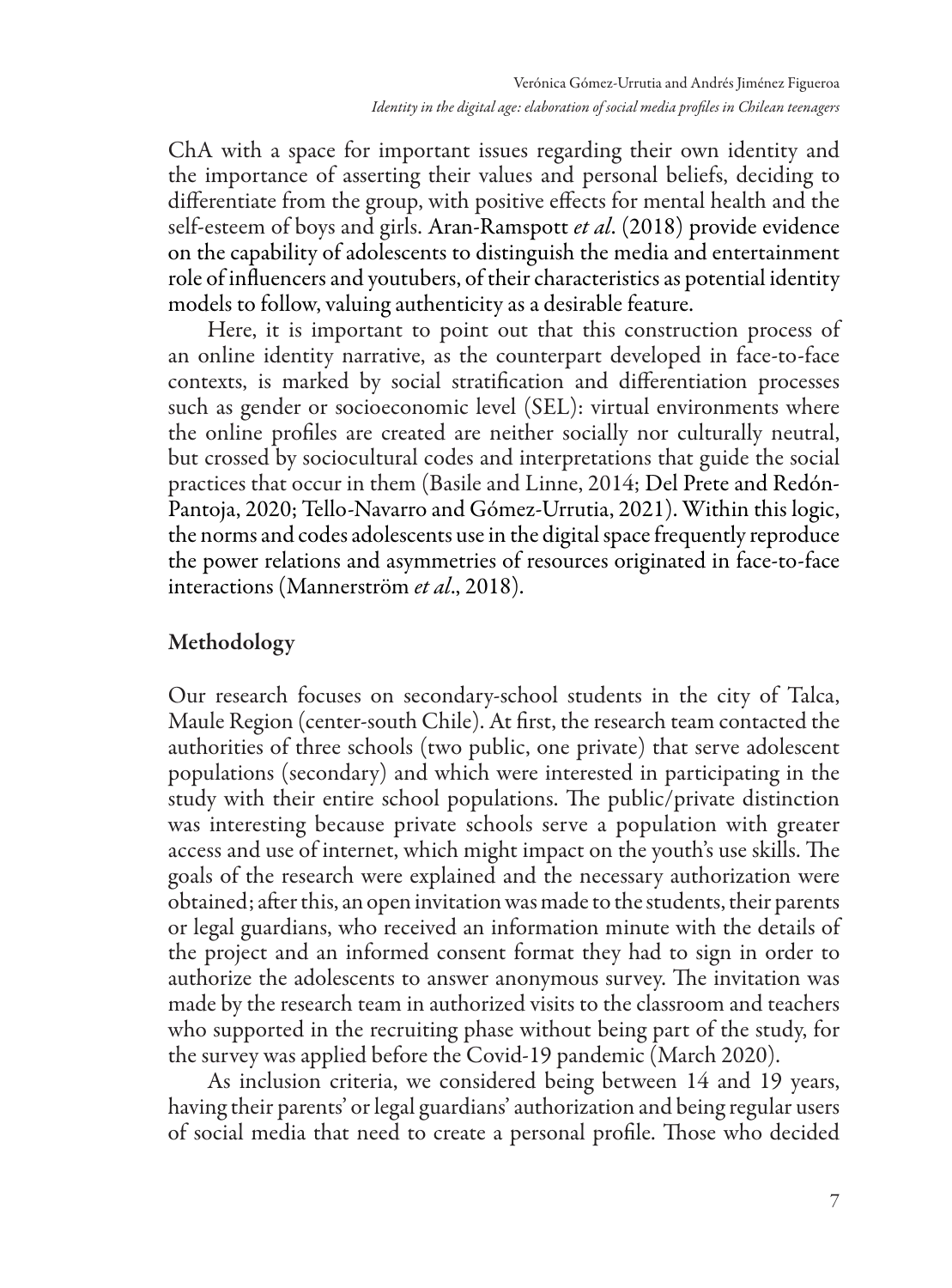to participate received an informed consent form, in which the voluntary and confidential nature of their participation. Although it was a nonprobabilistic sample, similar numbers of men and women were recruited. The instruments were applied at the time of Course council so as not to interrupt the usual education activities.

Instruments: students were asked to report information such as age, sex and the grade they were studying, as well as data on their use of social media. Following, they were given two scales on digital identity, adapted from proposals by Davis (2013), and Sohier and Brée (2017). Davis's scale (2013) proposes two dimensions with 11 items on a four-point Likert-type scale: *online peer communication* and *online identity expression and exploration*. Por its part, the scale by Sohier and Brée (2017) put forward four dimensions with 14 items on a four-point Likert-type scale: *multiplication of the self*, which refers the possibility of building multiple identities in the web; *self-quest*; *virtual sociability*; and *virtual reputation*. The original English-language scales were translated by means of back translation; linguistic correction and the adequation of the translation was revised by two child psychologists and two professors specialized in teaching Spanish language for the target group of the survey and two professors specialized in teaching Spanish language for the target group of the survey with a view to ensuring the adequacy of the items and that they could be understood by target population. Over this process, some of the original items proposed by Sohier and Brée (2017) underwent important changes as they were deemed unclear or very difficult to understand, and are summarized in Table 1.2 Answering the instruments took them approximately 40 minutes. Once processed and reviewed, the surveys, there were  $892<sup>3</sup>$  (N) valid surveys.

As analysis techniques, central tendency and dispersion measures were used, while for correlational analysis, item-test correlations and polychoric correlations (Lara *et al*., 2018); for multivariate analysis, exploratory factor analysis and confirmatory factor analysis ere considered. Three software programs were used: SPSS 22 for the analysis and selection of elements from each subsample, plus general statistics; FACTOR for the exploratory factor analysis; and RStudio, for the confirmatory factor analysis. In the analysis of internal reliability, both scales had good indicators: in the case of

<sup>2</sup> All tables are at the end of the present article.

<sup>3</sup> Out of 996 complete surveys and after calculating Mahalanobis' distances for each individual, it was verified that 106 showed atypical global response patterns, accounting for 10.4% of the total, owing to which they were removed from the data base.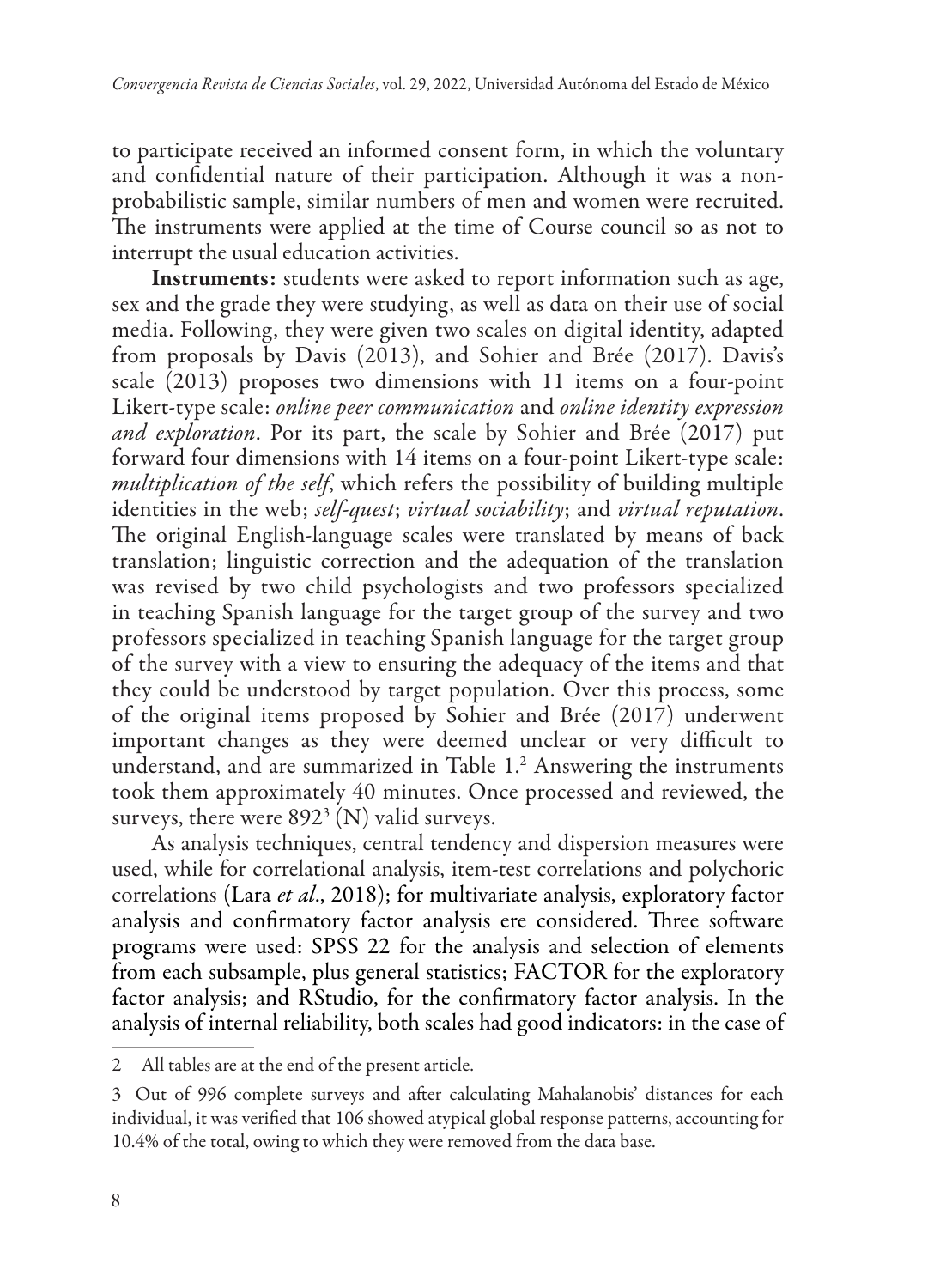Davis (2013), reliabilities were  $\alpha = .840$  and  $\omega = .846$ . There were adequate behaviors in terms of kurtosis, since all the items were within asymmetry ranges, whereas kurtosis within  $\pm 1$ . As regards item-test correlation coefficients, all were over 0.3, save item 10, which was dropped. For its part, Sohier and Brée's (2017) had reliabilities of  $\alpha = .824$  and  $\omega = .826$ , with all the items within asymmetry ranges and kurtosis within  $\pm 1$ . To verify the existence of the original dimensions in the Chilean application, exploratory (EFA) and confirmatory factor analyses (CFA) were run, randomly dividing the total sample into two same-size subgroups. CFA results are reported for each scale:

Davis' scale: the determinant of the correlation matrix was 0.0048. Kaiser-Meyer-Olkin (KMO) measure of sample adequacy was 0.905, considered very good (Hair *et al.*, 1999). Additionally, Bartlett's sphericity test also produced a suitable result for the questionnaire,  $\chi$ 2(45)=2355.3, ρ<.00001. Polychoric correlation matrixes were used for ordinal variables (Lara *et al*., 2018). The correlation matrix indicated two values, concentrating 72.81% of the explained variable. Later on, exploratory and confirmatory analyses were carried out, extracting one and two factor solutions. For FCA, the diagonally weighted least squares (DWLS) was used, since the multivariate normality criterion was not met (Lloret-Segura *et al*., 2014), adding to the ordinal nature of the items. As indicators of goodness of fit, chi-squared test (*X*<sup>2</sup> ), goodness of fit index (GFI), adjusted goodness of fit index (AGFI), comparative fit index (CFI), Root Mean Square Error of Approximation (RMSEA), and Standardized Root Mean Square Residual (SRMR). Both EFA and CFA demonstrated that the two-factor structure is the most suitable for this sample, as observed in Table 2, concurring with the original scale.

Sohier and Brée's scale (modified): the determinant of the correlation matrix was 0.0178. Kaiser-Meyer-Olkin (KMO) sample adequacy measure had a value of 0.866, which is considered very good (Hair *et al*., 1999). Bartlett sphericity test also presented a result suitable for the questionnaire,  $\chi$ 2(91)=1778.6,  $\rho$ <.00001. Being ordinal variables, polychoric correlation matrixes were used (Lara *et al*., 2018). CFA was carried out on the basis of models from one up to four factors. DWLS was used because the multivariate normality criterion was not met (Lloret-Segura *et al.*, 2014), plus items are measured on an ordinal scale. As indicators of goodness of fit, chi-squared test (*X*<sup>2</sup> ), goodness of fit index (GFI), adjusted goodness of fit index (AGFI), comparative fit index (CFI), Root Mean Square Error of Approximation (RMSEA), and Standardized Root Mean Square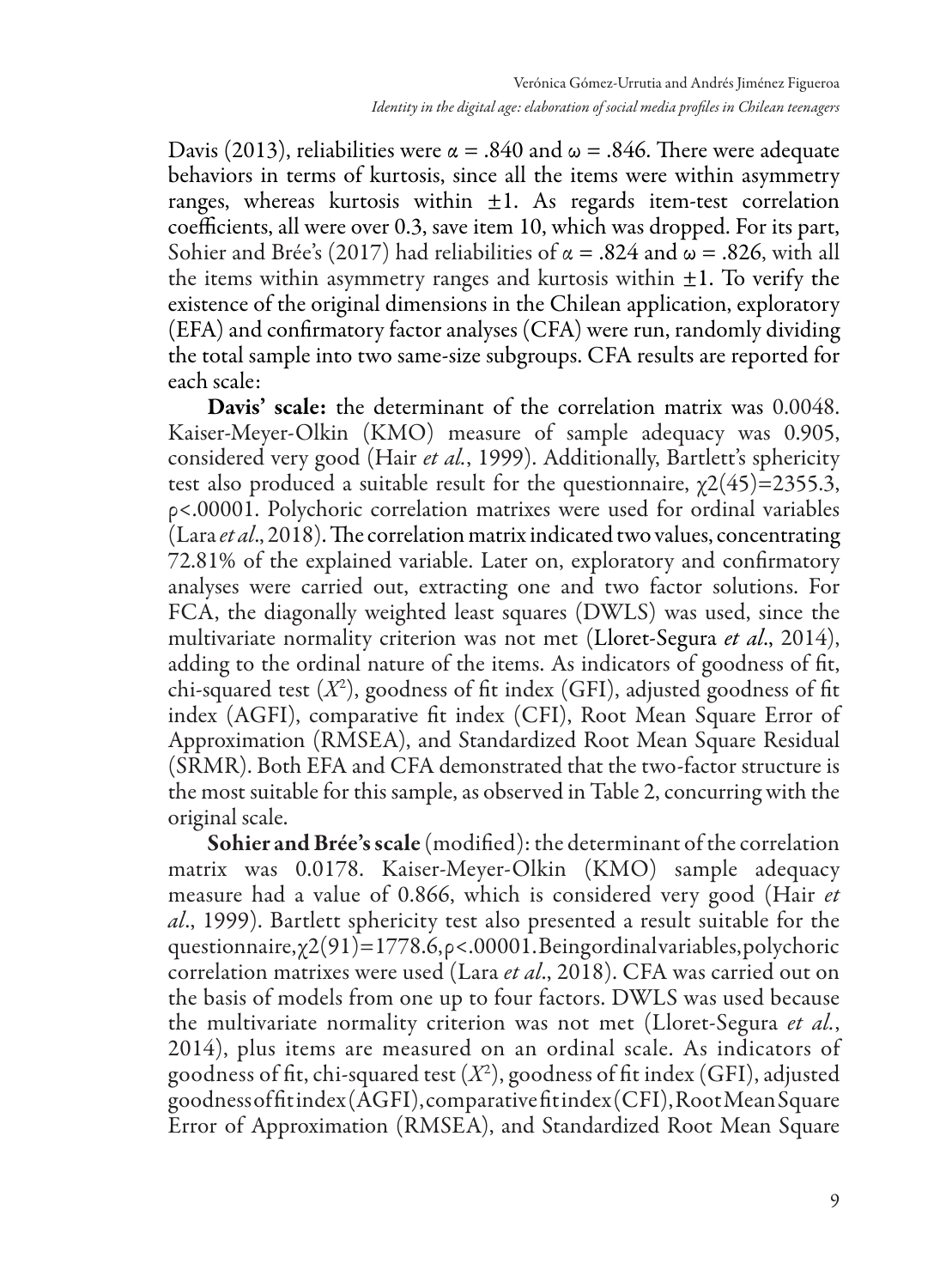Residual (SRMR). According to Table 3, the values obtained indicate that the four-factor model has the best indicators regarding the rest; that is to say, it has an almost perfect goodness of fit. Once the psychometric properties of the scales were analyzed, the data were compared by means of central tendency and dispersion statistics. In like manner, comparisons were made according to sex and SEL, by means of Student's t-test.

# Results

As a first approximation, the study asked the respondent about some habits and practices in online interactions, summarized in Table 4. All the respondents had a profile on a social media site at least. As noticed in the table above, the respondents reported high levels of authenticity in their self-presentation, even though almost a third stated tried to appear happier that actually feeling. As regards hiding problems or fears, more than a half of the girls (53.9%) declared doing it regularly or always, while almost 38% of the boys admitted to doing the same. This may be because the literature reports that in general the girls are more aware than boys of the risks entailed by disseminating sensible information on the Internet (Gómez-Urrutia and Tello-Navarro, 2020), due to the perception of more likelihood of being victims of predatory behavior on the web. About a quarter of both sexes reported telling real and personal information, showing a rather careful management of personal information. A low percentage admitted inventing information so that it seems that their lives are more interesting, with significant differences by sex.

However, consulted about their perception on what other people do on the internet, 51.9% of girls and 56.7% of boys declared believing that others lie so that they are followed. This contrasts with their own report on the authenticity of online interactions, as displayed in Table 5. Under 20% of the participants stated increasing followers and receiving likes as goals of their interactions, and more than 80% of the girls and 66% of the boys declared publishing actual images. The difference is statistically significant, which suggests that girls tend to present more images with them, as compared with the increasingly common practice of using icons or animals, cartoons or fictional characters as part of the repertoire of self-presentation, more common among boys.

This is consistent with other research works that show that personal appearance if a key factor in the girls' presentation of the self; while boys underscore more personal qualities (Basile and Linne, 2014; Gómez-Urrutia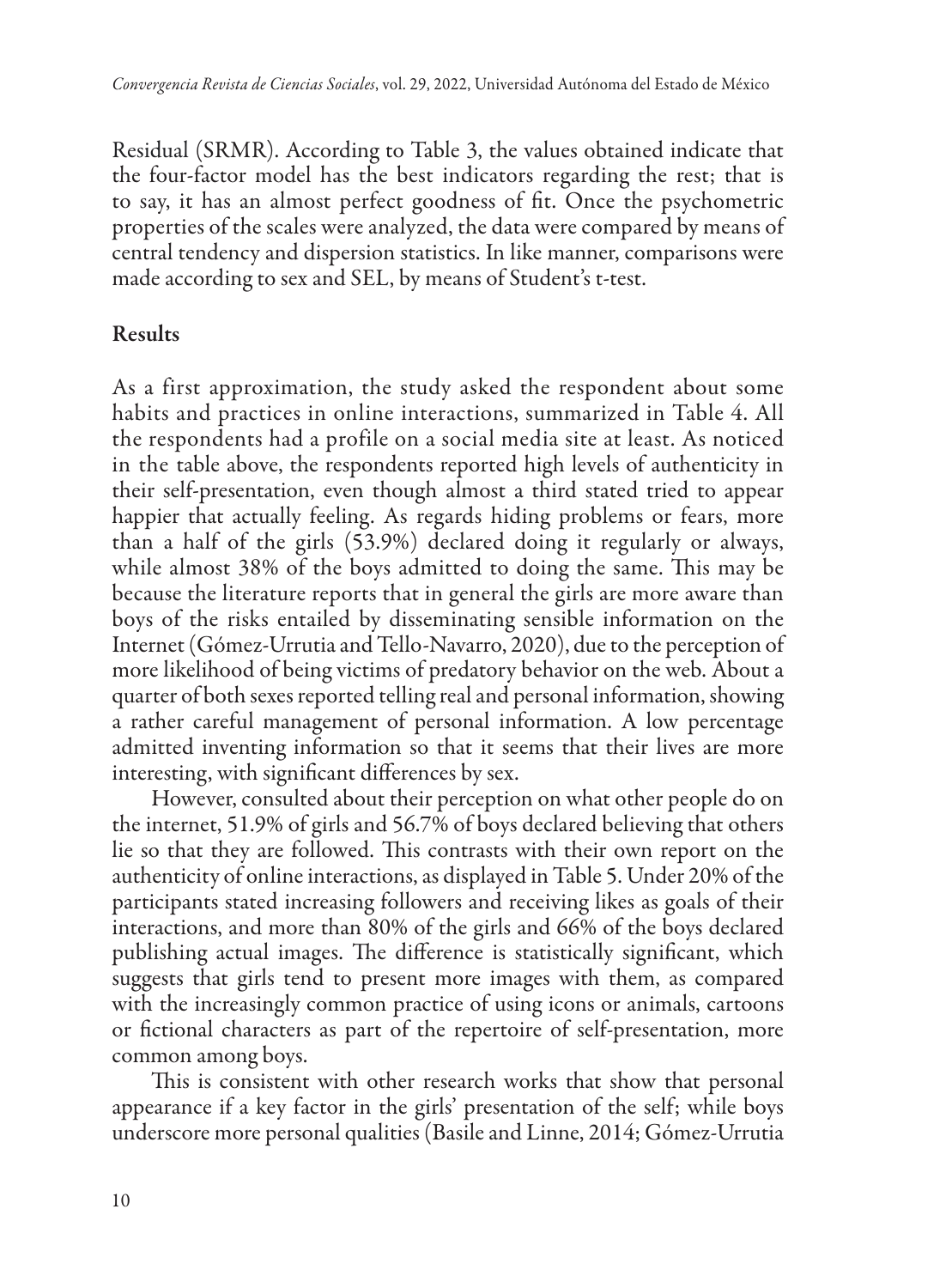and Tello-Navarro, 2020) which in this case may be represented via these other images that are not real, though not deceptive in nature. In the same line, 48% of the girls and almost 25% of the boys declared improving the appearance of the photographs and images using filters especially designed for such purpose. For both sexes, more than 60% reported allowing their friends to share photographs with them, as well as verifying the information they receive before sharing it —an increasingly frequent practice in adolescence—.

In this study no differences were detected by SEL, but by sex; contributing to the important set of literature that points that even in the youngest generations, gender norms model online interactions in a very similar way to what occurs in the face-to-face world. On the Davis' scale (2013), statistically significant differences were noticed on favor of the women for online identity exploration dimension (*t*=-2.20, p=.028), which assesses the degree at which participants are encouraged to express and explore various aspects of their personality and preferences on the web (for example the item "I like using the Internet to try various forms to express myself "). For the peer online communication dimensions, which assesses the way the participants use the web to establish and maintain friendship networks (for example, the item "on the web, I feel I am more involved with my friends' activities), there were statistically significant differences verified in favor of men (*t*=2.22, p=.027) (Table 6).

In Sohier and Brée's modified scale (2017), there were statistically significant differences were noticed by sex only for Virtual reputation dimension (*t*=3.07, p=.002), s noticed in Table 7. On this scale, such dimension refers to the use of the web as a way to present an attractive and interesting image (for example, the items "I'd do everything to have a good reputation" or "I like to show that I am someone interesting"), which in spite of reaching middle-high scores for both sexes, seems to be particularly relevant for boys.

In this scale, the highest scores were for Virtual sociability dimension, which points at the use of the web as an element that facilitates establishing more fluid interactions with other people (items such as "On the web, I am able to express more easily that in real life [offline]" and "I feel freer to speak to other people when I'm on the web"). The other two dimensions had average scores. We discussed the implications of these results, in the context of the existing literature, in the following section.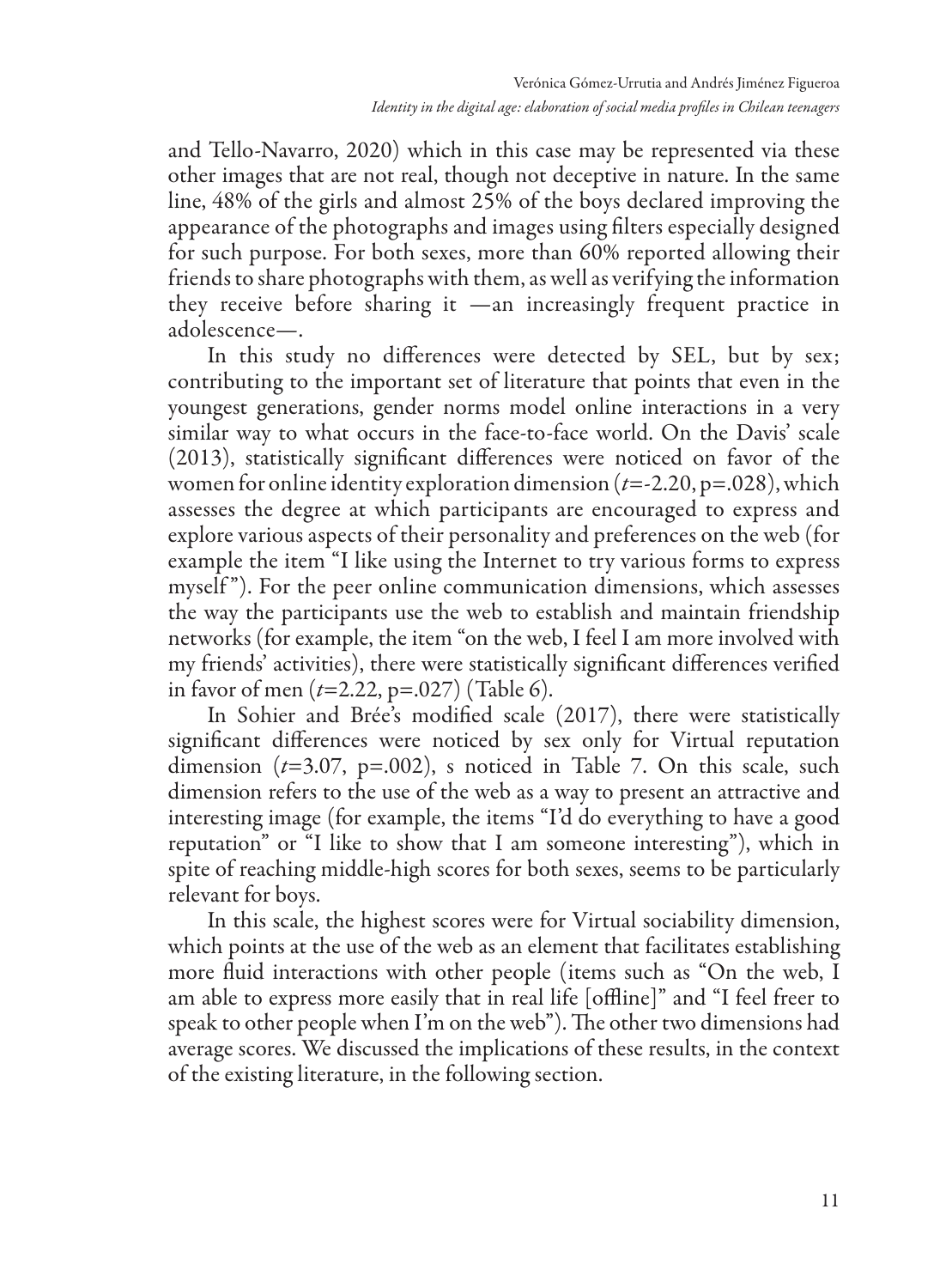# **Discussion**

The result verify that the presentation of a personal identity and image carefully constructed is very important for ChA. Though, the resources and strategies utilized are different according to sex: for girls, the exploration and presentation of identity is more relevant and within this context, physical appearance has a very important role. This is consistent with gender representations that exalt a certain beauty stereotype as a central characteristic to define female attraction. Likewise, it would explain the difference in favor of women for Online expression and identity exploration  $(t=2.20, p=.028)$  on Davis' scale  $(2013)$ , as well as the fact that women tend more than women to present images of them on social media and use filters to improve them. Consistently with other research works, this finding reinforces the idea that producing a digital identity is a management task or even branding that requires specific competences (Huerta *et al.*, 2021), but it does not escape from gender asymmetries —and with it, those of power—, which imply that women have to be more careful with their self-presentation. Women have to be more vigilant in terms of the image they present to their peers and other imagined audiences in the virtual world —for example, avoiding images in which they appear behaving in a way considered undesirable for girls such as drink alcohol, or wearing clothes deemed "revealing"—. This pressure is important for both sexes, but it is much heavier for girls (Åberg *et al.*, 2020; Lowe-Calverley *et al.*, 2019). Duffy and Chan (2019) speak of this self- *surveillance* or "monitoring" as an increasingly internalized feature in the culture of profiles and social media.

Nevertheless, the technologic possibilities offered by digital media have also opened roads to subvert norms and gender codes. Among these characteristics, the possibility of anonymity or partial or complete concealment of identity, and the asynchronous nature of communication are factors that make negotiation possible, and up to a certain point, to subvert gender expectation. This is particularly noticeable in the case of women, since traditionally women's self-expression (including the expression of their bodies and sexuality) has been more socially controlled than men's (Åberg *et al*., 2020). Hence, digital media would provide girls with a broader margin to explore various faces of their own personality, decreasing the risk of being socially sanctioned as they do not behave by gender rulers.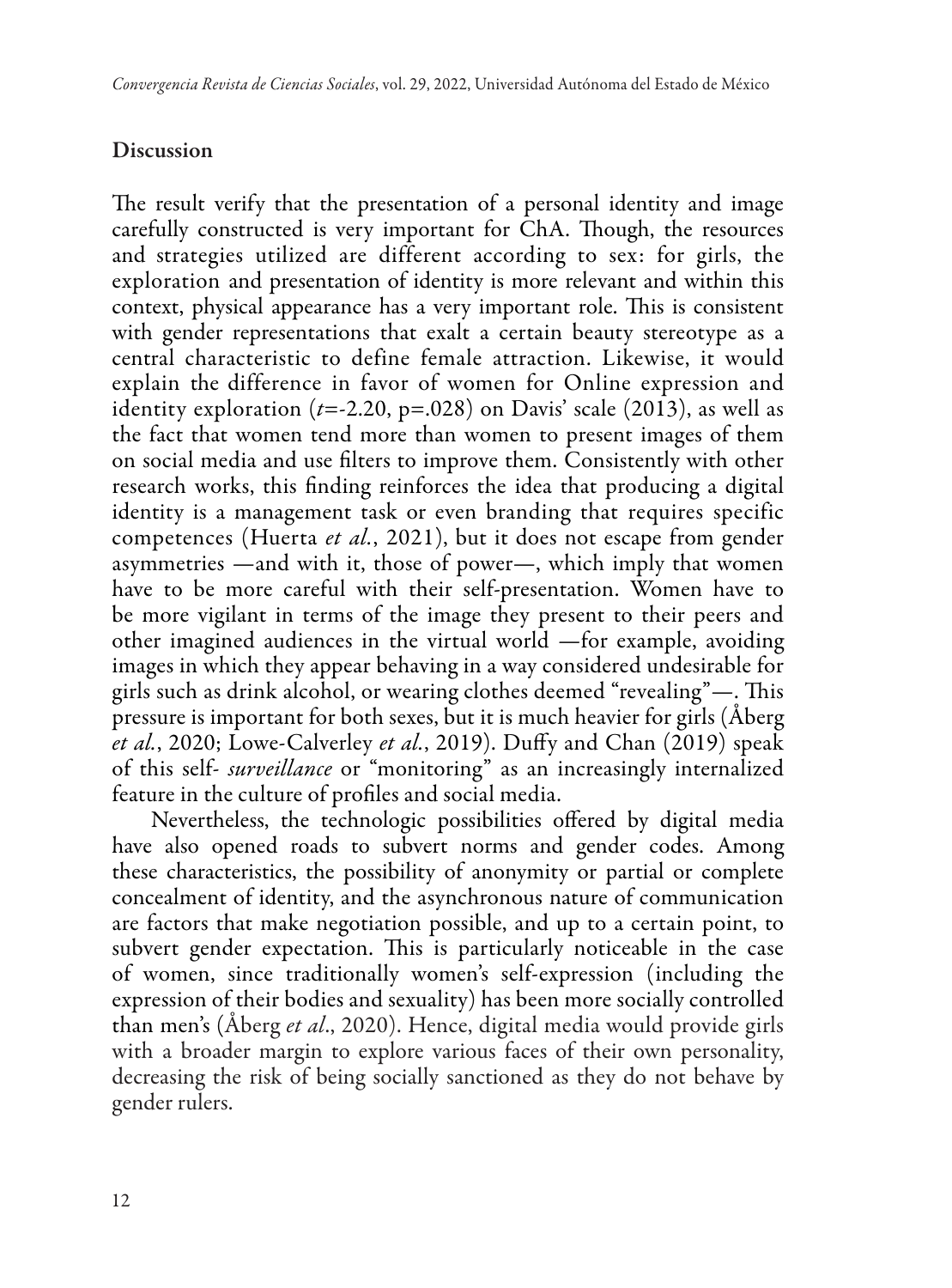Meenagh (2015) points out that one of the strategies used by women to explore their own identity and preferences is to keep a "good girl" appearance (this is, following the existing regulations and expectations regarding women's behavior) in the offline world, while a nontraditional identity and/or behavior in online environments, however, it is still an authentic presentation, even if exploratory, of their identity. This would be possible, indeed, because mediated interactions enable the user to have greater control on the information delivered, being feasible to alter or hide key characteristics of the proper identity, and by doing so, avoid some of the social rules of the face-to-face world (boyd, 2014).

In a similar line, Duffy and Chan (2019) report that the fact of being able to produce more than one identity in the virtual sphere enables the youth to present an image of themselves especially produced for certain audiences, showing themselves in one way to their peers and in another to the adult world. To do so, privacy filters and/or multiple accounts on social media —as the case of "Finstas" (fake + Instagram), alternative Instagram accounts (not necessarily deceptive) created mainly to show a more spontaneous version of the self— would also be functional for this identity exploration process, but following the logic of minimizing overexposure risks. In this way, even if adolescents intend to increase their visibility level, which is related to the reach of their posts, they would also manage their image for different "audiences" and differences levels of intimacy and closeness. Even if Internet allows subverting certain logics, for example, the risk of having a "bad rap" is also greater, since in the web, information may go beyond their close circles (Duffy and Chan, 2019).

Some statistically significant differences were found in favor of men for *Online peer communication* (*t*=2.22, p=.027) in Davis' scale (2013); similarly, in Sohier and Brée's (2017) modified scale, statistically significant differences were found by sex for Virtual reputation dimension (*t*=3.07, p=.002), also in favor of men. This suggests that for boys the possibility to accomplish their own recognition as interesting people, particularly before the peer group, is one of the main attractions of online interactions. In this last scale, as observed, the highest scores were for Virtual sociability, which refers to the greater ease some individuals have to interact with others and to express on the Internet, when compared with face-to-face meetings. The affinity and closeness the users establish in their digitally mediated conversations may be understood from the idea of "disclosure" (Belli *et al*. 2010; Tello-Navarro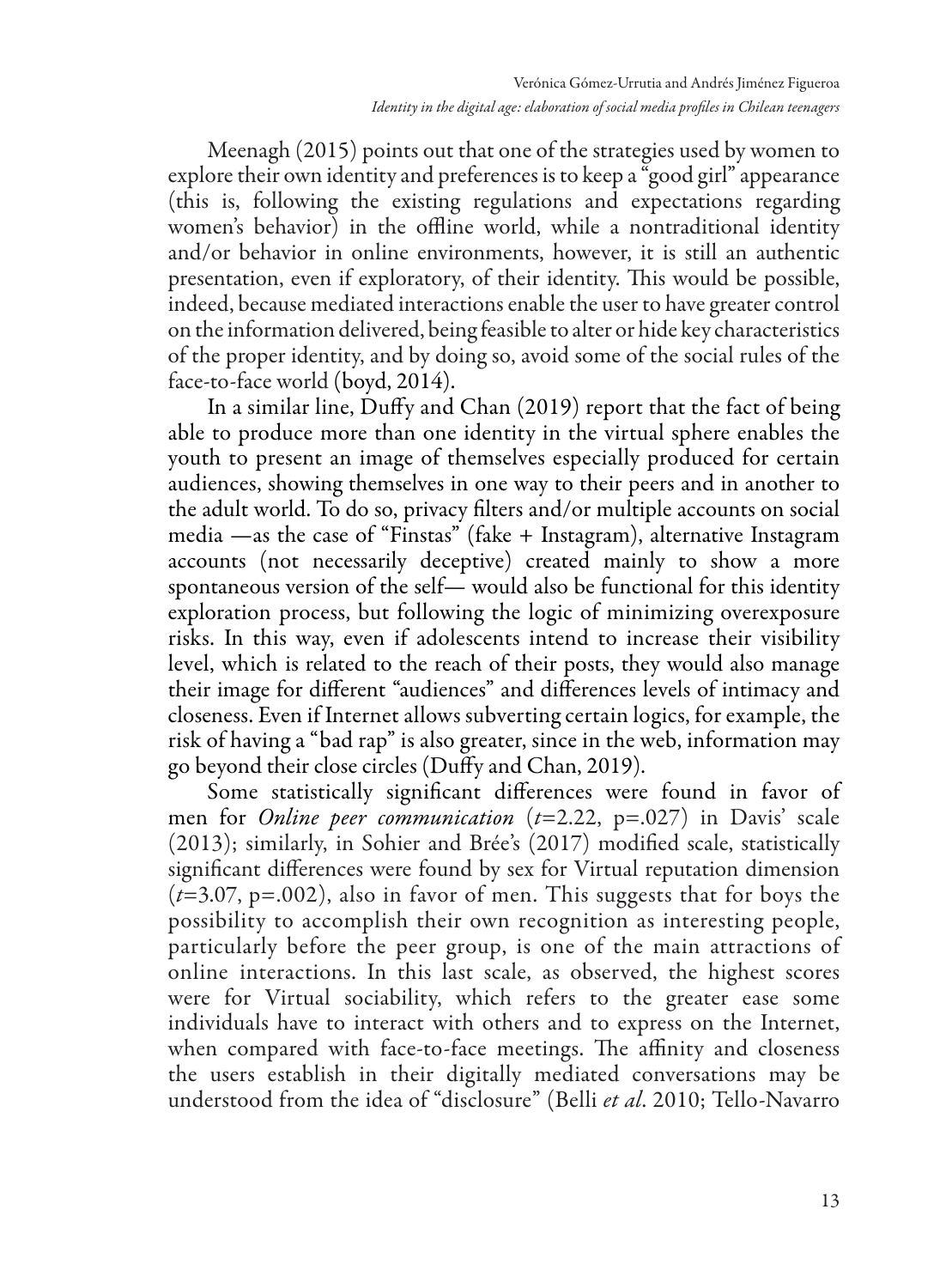and Gómez-Urrutia, 2021), defined as the fascination of speaking to someone not well acquainted over a screen and that allows saying things that would not be said face to face. This is because the possibility offered by the digital media to control the times and flow of communication and which enable, for instance, thinking well an answer or ponder a reaction in a way that is impossible in the real world, as well as the nonverbal aspects (blush, babble) which may make people feel more exposed than initially intended. Online interactions, being perceived to be more "under control" by those involved, make adolescents feel more comfortable and less exposed in this modality. Similarly, receiving virtual feedback and almost instantaneously —such as likes or gaining followers— or the possibility to be tagged in other peoples' posts produces a feeling of belonging or being in a common space with other whom interests are shared with, but not the problems of everyday coexistence and where what is approved or not by the virtual environment is quickly known.

### Conclusions

The results of this study try to contribute with the existing body of evidence about the way in which the construction of digital profiles is approached by ChA as an important source of resources to present and interact with their peers. To the extent that digital communication technologies become more sophisticated and accessible, the hybrid nature of youth's social relationships (online/offline) tend to stress, underscoring the importance of enquiring the way new generations use technologic possibilities to explore forms of sociability. From this standpoint, our results also reinforce the idea that a significant part of social codes of the offline world —such as gender expectations and regulations— is assumed and re-elaborated in digital contexts, frequently helping the reproduction of opportunity inequalities and power (Mannerström *et al*., 2018) that may be defining in the processes of identity definition in adolescence.

Differences found by sex in this work are in this regard, as a central part of the process of identity formation is constituted by the adoption or rejection of conventional rules —inherited from previous generations about gender and sexuality. As pointed out, from this perspective, digital communication technologies display an ambivalent nature: even if the possibility of anonymity, asynchrony of communication and exposure to multiple identity models pose physical and psychic for adolescents, they can also be a resource to subvert traditional gender norms and logics. This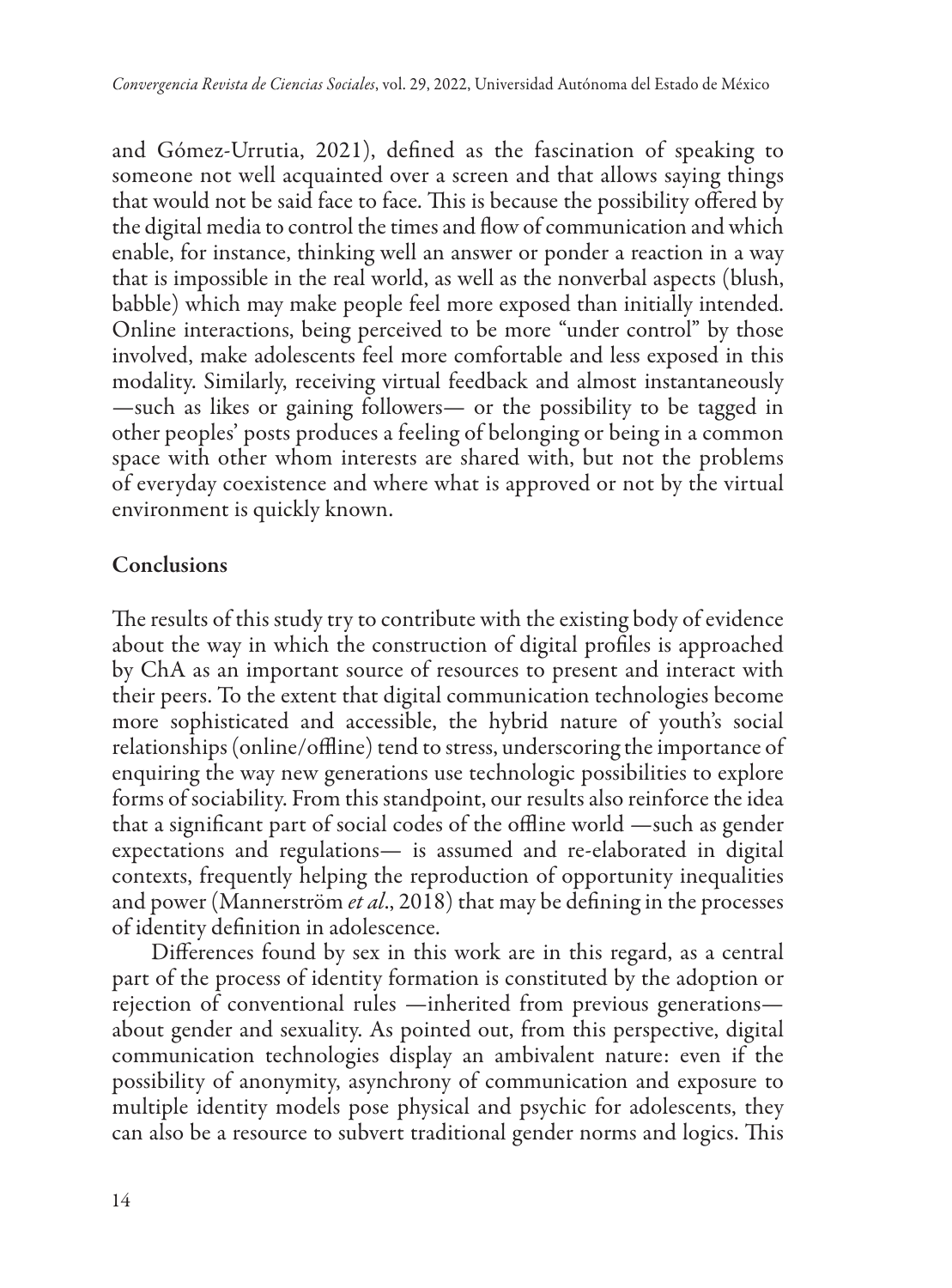would allow youth to explore ways of being in an environment that, by not requiring physical presence, provides them with a wider range of resources —as well as control, but also risks— to unfold their interactions.

Understanding these processes is fundamental for parents and educators can accompany them and minimize the risks, as on the other side, overexposure to virtual audiences may have negative impacts on selfesteem and the search for identity of youth or exposing them to cyberviolence of the undesired dissemination of information or personal images. In the face of this challenge, the present article intends to contribute with recent data and for the Latin American context to understand the way youth explore their identity and relate with their peers in the virtual world, and by doing so they build new forms of sociability. It is worth bringing to mind that a limitation of this study is to be based on a non-probabilistic sample, and in this way, it is not statistically representative of the universe. The results have to be considered within the context of such limitation. All in all, data do not allow an approximation to the construction of adolescent identities over digital media in Latin America. Likewise, they propose relevant issues to continue researching aspects such as the construction of differentiated profiles according to the audience (peers v. parents and /or educators, for example), which may be an important part of the development of youth autonomy, but they also put forward key issues about control and adult supervision of these processes.

#### References

- Åberg, Erica *et al.* (2020), "A feminine burden of perfection? Appearance-related pressures on social networking sites", en *Informatics and Telematics*, núm. 46, Estados Unidos: Elsevier.
- Antón-Cuadrado, Raúl y Levratto, Valeria (2021), "La construcción de la identidad digital en las redes sociales: un estudio cuantitativo en Argentina y España: La imagen como elemento determinante en la identidad y acción digital", en *Revista Latinoamericana de Estudios sobre Cuerpos, Emociones y Sociedad (RELACES)*, vol. 13, núm. 36, Argentina: Centro de Estudios Avanzados.
- Aran-Ramspott, Sue *et al*. (2018), "Funciones sociales de los youtubers y su influencia en la preadolescencia", en *Comunicar*, vol. 26*,* núm*.* 57, España: Comunicar.
- Belli, Simone *et al.* (2010), "What is love? Discourse about emotions in social sciences", en *Human Affairs,* vol. 20, núm. 3, Eslovaquia: Academia Eslovaca de Ciencias.
- boyd, danah (2014), *It's Complicated: The Social Lives of Networked Teens,* Estados Unidos: Yale University Press.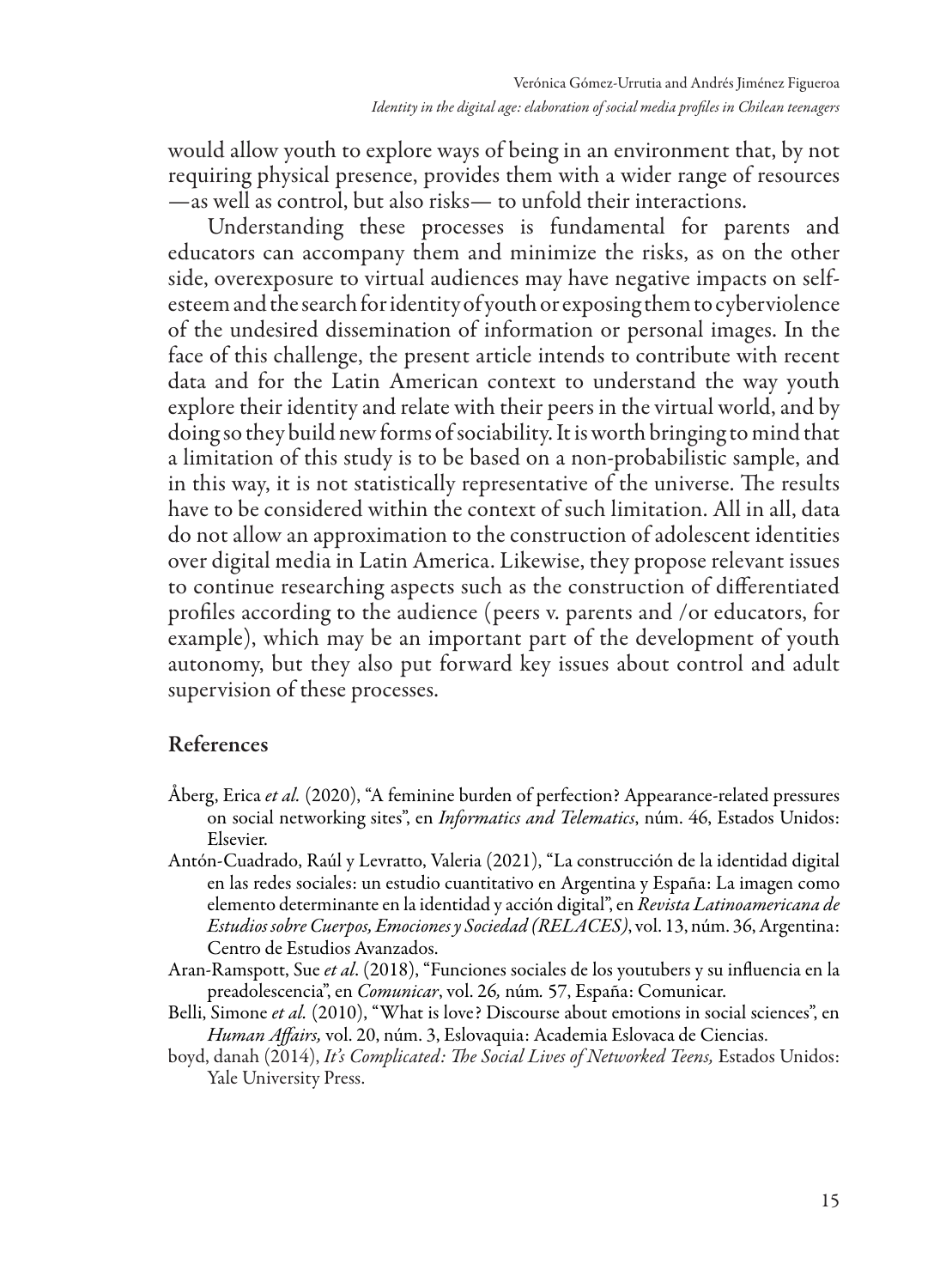- Basile, Diego y Linne, Joaquín (2014), "Performances de autopresentación a través de fotografías digitales. El caso de los adolescentes de sectores populares en *Facebook*"*,*  en *Cuadernos.info,* núm. 35, Chile: Facultad de Comunicaciones de la Pontificia Universidad Católica de Chile.
- Casimiro, Claudia (2015), "Self-presentation in the Portuguese online dating scene: Does gender matter?", en Degim, Alvem *et al*. [eds.], *Online courtship. Interpersonal interactions across borders*, Holanda: Institute of Network Cultures.
- Criteria y VTR (2021), "Informe Radiografía Digital 2020". Disponible en: https://www.subtel.gob.cl/wp-content/uploads/2021/02/Informe-Criteria-Radiografi%CC%81a-Digital-2021.pdf [20 de agosto de 2021].
- Davis, Katie (2013), "Young people's digital lives: The impact of interpersonal relationships and digital media use on adolescents' sense of identity", en *Computers in Human Behavior*, vol. 29, núm. 6, Estados Unidos: Elsevier.
- Del Prete, Annachiara y Redón-Pantoja, Silvia (2020), "Las redes sociales on-line: Espacios de socialización y definición de identidad", en *Psicoperspectivas*, vol. 19, núm. 1, Chile: Pontificia Universidad Católica de Valparaíso.
- Dickson, Kelly *et al.* (2019), "Screen-based activities and children and young people's mental health and psychosocial wellbeing: A systematic map of reviews". Disponible en: http://eppi.ioe.ac.uk/cms/Portals/0/PDF%20reviews%20and%20 summaries/Systematic%20Map%20of%20Reviews%20on%20Screen-based%20 activties\_08.01.19.pdf [22 de agosto de 2021].
- Duffy, Brooke y Chan, Ngai (2019), "'You never really know who's looking'": Imagined surveillance across social media platforms", en *New Media and Society*, vol. 21, núm. 1, Estados Unidos: Sage.
- Ellis, David (2019), "Are smartphones really that bad? Improving the psychological measurement of technology-related behaviors", en *Computers in Human Behavior*, núm. 97, Estados Unidos: Elsevier.
- Ellison, Nicole *et al.* (2011), "Profile as promise: A framework for conceptualizing veracity in online dating self-presentations", en *New Media & Society*, vol. 14, núm. 1, Estados Unidos: Sage.
- Feixa, Carles *et al.* (2016), "Generación Hashtag. Los movimientos juveniles en la era de la web social", en *Revista Latinoamericana de Ciencias Sociales, Niñez y Juventud*, vol. 14, núm. 1, Colombia: Centro Internacional de Educación y Desarrollo Humano.
- Gangneux, Justine (2018), "Logged in or locked in? Young adults' negotiations of social media platforms and their features", en *Journal of Youth Studies*, vol. 22, núm. 8, Reino Unido: Taylor & Francis.
- Gómez-Urrutia, Verónica y Tello-Navarro, Felipe (2020), "Gender, love and the Internet: romantic online interactions in Chilean young people", en *Journal of Youth Studies*, vol. 24, núm. 6, Reino Unido: Taylor & Francis.
- Granic, Isabela *et al.* (2020), "Beyond Screen Time: Identity Development in the Digital Age", en *Psychological Inquiry*, vol. 31, núm. 3, Reino Unido: Taylor & Francis.
- Hair, Joseph *et al.* (1999), *Análisis Multivariante*, España: Pearson Prentice Hall.
- Huerta, Gustavo *et al*. (2021), "Diseño y validación de una escala para medir la gestión de la identidad digital", en *Revista Iberoamericana para la Investigación y el Desarrollo Educativo*, vol. 12, núm. 22, México: Centro de Estudios e Investigaciones para el Desarrollo Docente.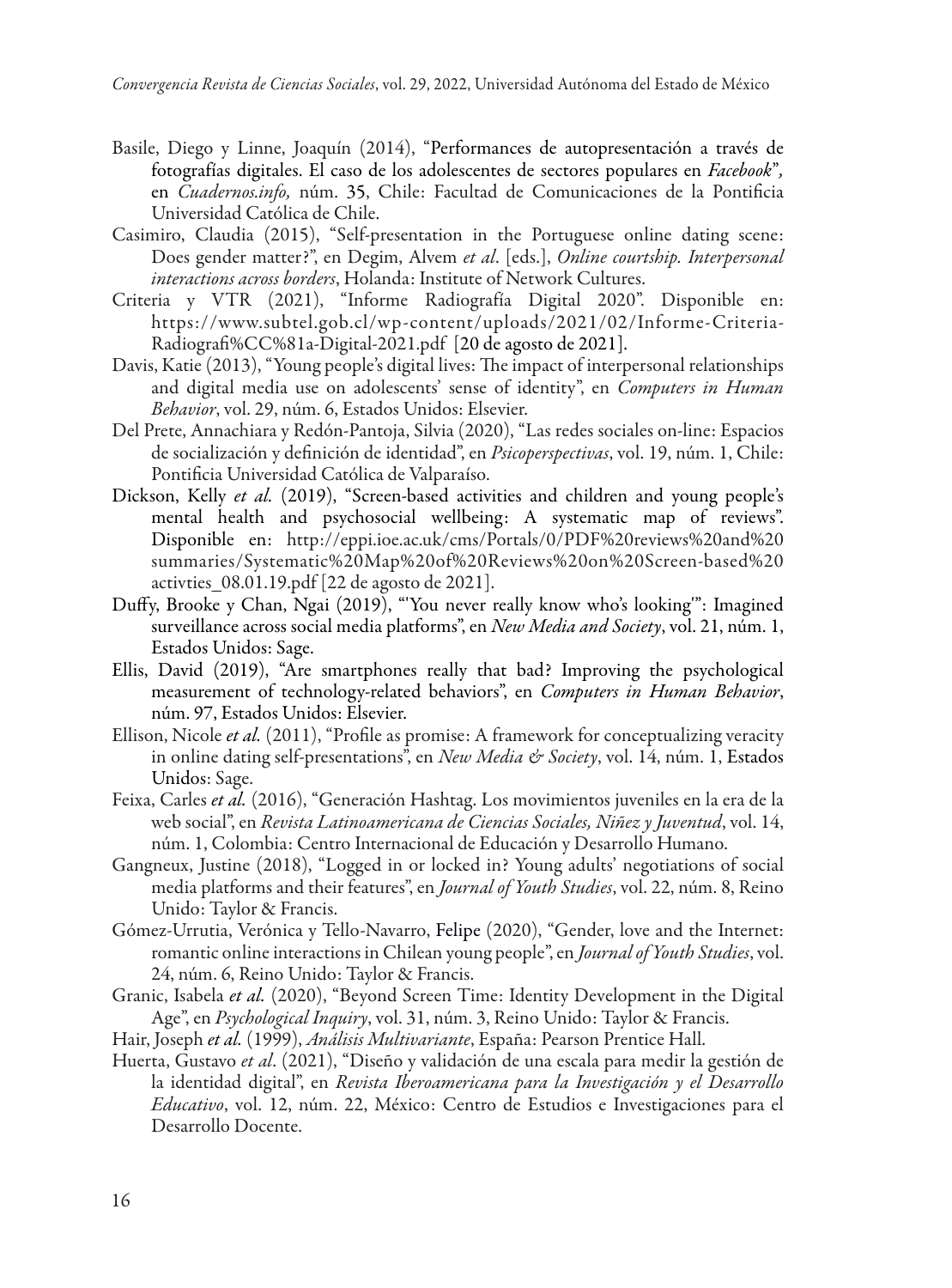- Lara, Laura *et al.* (2018), "Compromiso escolar: desarrollo y validación de un instrumento", en *Revista Mexicana de Psicología*, vol. 35, núm. 1, México: Sociedad Mexicana de Psicología.
- Lasén, Amparo y Casado, Elena (2012), "Mobile telephony and the remediation of couple intimacy", en *Feminist Media Studies*, vol. 12, núm. 4, Reino Unido: Taylor & Francis.
- León, Ricardo y Meza, Sebastián (2018), "Brecha en el uso de Internet: una expresión de la exclusión social". Disponible en: https://paisdigital.org/brecha-en-el-uso-deinternet-2020/ [22 de agosto de 2021].
- Lloret-Segura, Susana *et al.* (2014), "El análisis factorial exploratorio de los ítems: una guía práctica, revisada y actualizada", en *Anales de Psicología*, vol. 30, núm. 3, España: Universidad de Murcia.
- Lowe-Calverley, Emily *et al.* (2019), "Risky Investment? Examining the Outcomes of Emotional Investment in Instagram", en *Telematics and Informatics*, núm. 45*,* Estados Unidos: Elsevier.
- Machimbarrena, Juan *et al*. (2018), "Internet risks: An overview of victimization in cyberbullying, cyber dating abuse, sexting, online grooming and problematic internet use", en *International Journal of Environmental Research and Public Health*, vol. 15, núm, 11, Suiza: Multidisciplinary Digital Publishing Institute.
- Machimbarrena, Juan *et al*. (2019), "Profiles of problematic internet use and its impact on adolescents' health-related quality of life", en *International Journal of Environmental Research and Public Health*, vol. 16, núm. 20, Suiza: Multidisciplinary Digital Publishing Institute.
- McAdams, Dan y McLean, Kate (2013), "Narrative identity", en *Current Directions in Psychological Science,* vol. 22, núm. 3, Inglaterra: Sage.
- McAdams, Dan (2018), "Narrative identity: What is it? What does it do? How do you measure it?", en *Imagination, Cognition and Personality,* vol. 37, núm. 3, Inglaterra: Sage.
- Mannerström, Rasmus *et al.* (2018), "Identity profiles and digital engagement among Finnish high school students", en *Cyberpsychology. Journal of Psychosocial Research on Cyberspace*, vol. 12, núm. 1, República Checa: Masaryk University.
- Meenagh, Joni (2015), "Flirting, dating, and breaking up within new media environments", en *Sex Education*, vol. 15, núm. 5, Reino Unido: Taylor & Francis.
- Miguel, Cristina (2018), *Personal relationships and intimacy in the age of social media*, Inglaterra: Palgrave Pivot.
- Movistar Chile y Fundación Nativo Digital (2020), *Barómetro del Bienestar Digital en Chile*. Disponible en: https://www.nativosdigitales.org/wp-content/uploads/2020/09/ BarometroBienestarDigital.pdf [19 de agosto de 2021].
- Nelson, Katherine y Fivush, Robyn (2019), "The development of autobiographical memory, autobiographical narratives, and autobiographical consciousness", en *Psychological Reports,* vol. 123, núm.1, Inglaterra: Sage.
- Pangrazio, Luci (2019), "Technologically situated: the tacit rules of platform participation", en *Journal of Youth Studies*, vol. 22, núm. 10, Reino Unido: Taylor & Francis.
- Pfeifer, Jennifer y Berkman, Elliot (2018), "The development of Self and identity in adolescence: Neural evidence and implications for a value-based choice perspective on motivated behavior", en *Child Development Perspectives*, vol. 12, núm. 3, Estados Unidos: Society for Research in Child Development.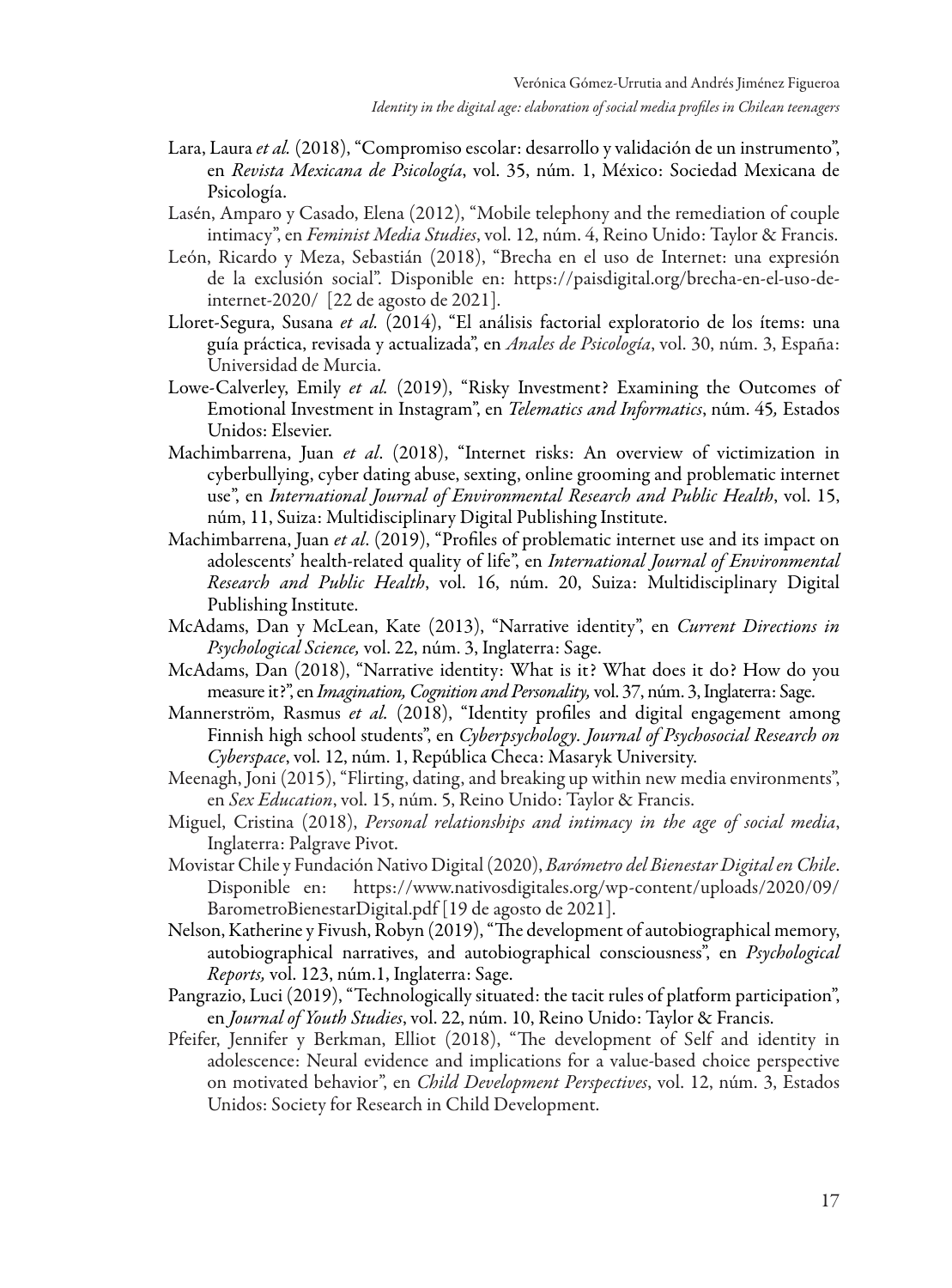- Sohier, Roman y Brée, Joël (2017), "Proposal of a Digital Identity Scale", en *Marketing at the confluence between entertainment and analytics. Developments in Marketing Science: Proceedings of the Academy of Marketing Science*, Luxemburgo: Springer.
- Tello-Navarro, Felipe y Gómez-Urrutia, Verónica (2021), "Del primer contacto a la primera cita. Interacciones en páginas de encuentro online en Chile", en *Athenea Digital*, vol. 21, núm. 2, España: Universitat Autònoma de Barcelona.
- Zhu, Chengyan *et al*. (2021), "Cyberbullying Among Adolescents and Children: A Comprehensive Review of the Global Situation, Risk Factors, and Preventive Measures", en *Frontiers in Public Health*, Suiza: Frontiers Media.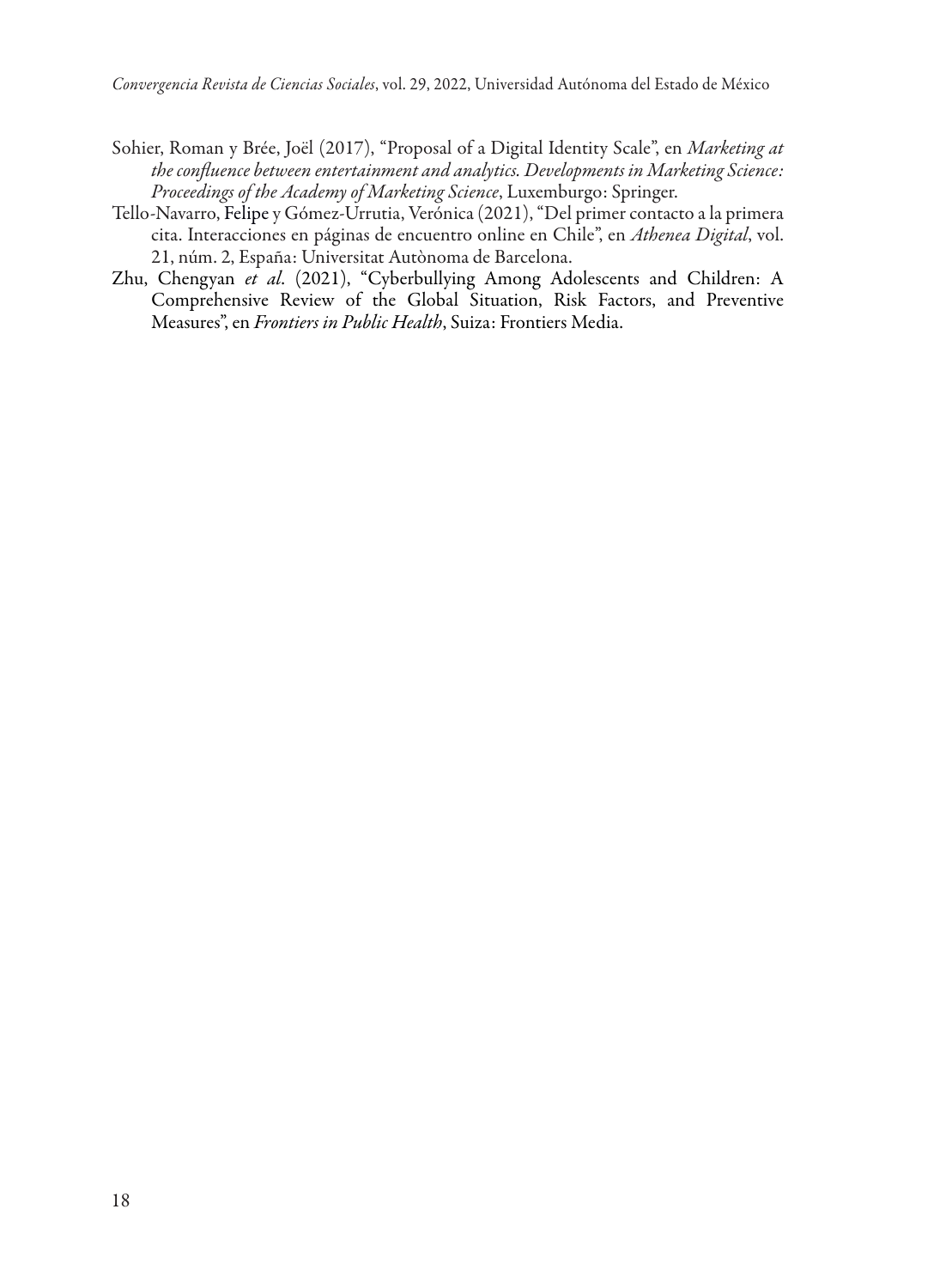Annex

Table 1

| ì<br>Î           |
|------------------|
|                  |
|                  |
| $\mathbf{I}$     |
|                  |
| こうしょう こうしょう      |
|                  |
|                  |
|                  |
|                  |
|                  |
|                  |
| ;                |
|                  |
| ļ                |
|                  |
|                  |
|                  |
| ו המכתי          |
|                  |
|                  |
| -<br>-<br>-      |
|                  |
|                  |
| .<br>.<br>.<br>. |
| ١                |
|                  |
|                  |

| Original item                                                        | dimension<br>Original | Revised item                                                                | Dimension after<br>CFA |
|----------------------------------------------------------------------|-----------------------|-----------------------------------------------------------------------------|------------------------|
| I like the idea of becoming someone<br>else.                         | SM                    | Me atrae la idea de convertirme en alguien diferente en la<br>red.          | Original               |
| It's good to have some "new digital<br>Me".                          | SM                    | Me encanta tener la oportunidad de asumir una identidad<br>virtual.         | Original               |
| I like the idea of being several people<br>at once.                  | SM                    | Me gusta la idea de poder representar a varias personas al<br>mismo tiempo. | Original               |
| I like the idea to have a second life.                               | SW                    | Me gusta la idea de tener una "segunda vida" en la red.                     | Original               |
| I love having the opportunity to<br>reincarnate into a digital body. | SW                    | Eliminado en ronda de adecuación.                                           |                        |
| I'd do everything to have a good<br>reputation.                      | УŘ                    | Haría lo que fuera para tener una buena reputación.                         | Original               |
| I like to show that I am someone<br>interesting.                     | FR                    | Me gusta mostrar que soy una persona interesante.                           | Original               |
| I pay attention to what others think<br>ot me.                       | FR                    | Me importa lo que otros/as piensan sobre mi.                                | Original               |

#### Verónica Gómez-Urrutia and Andrés Jiménez Figueroa *Identity in the digital age: elaboration of social media profiles in Chilean teenagers*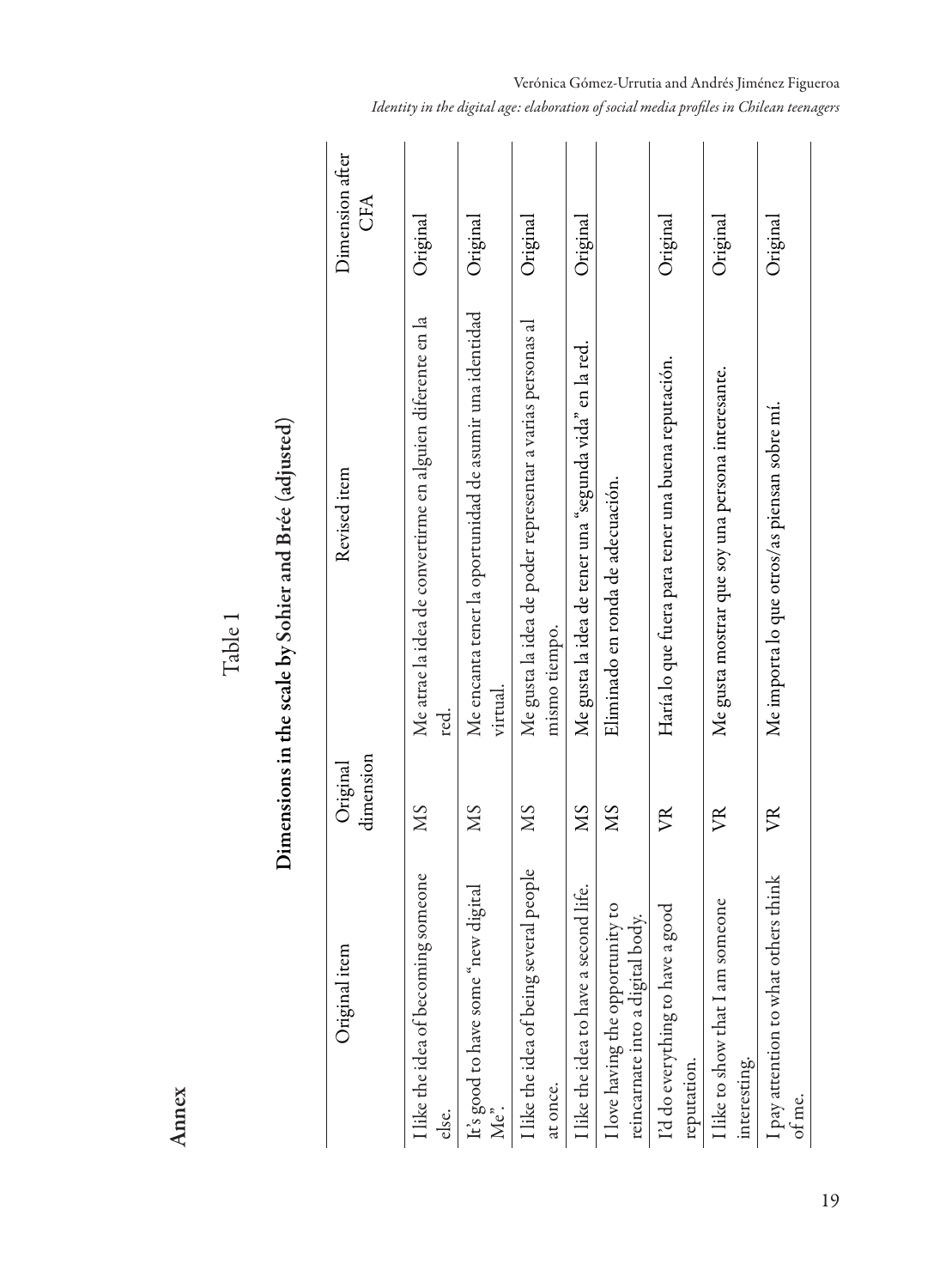| I need to be careful about what I do.                            | FR                      | $\overline{S}$<br>Le pongo mucha atención a cómo construyo mi perfil en la<br>red<br>       |          |
|------------------------------------------------------------------|-------------------------|---------------------------------------------------------------------------------------------|----------|
| I feel freer to talk with other people<br>compared to real life. | ΣΛ                      | Me siento más libre para hablar con otras personas cuando<br>estoy en la red.               | Original |
| I can express myself more easily than in VS<br>real life.        |                         | En la red, puedo expresarme con más facilidad que en la<br>vida real ( <i>offtine</i> ).    | Original |
| People can talk more easily to me.                               | S                       | Es más fácil que las personas me hablen cuando estoy en la<br>red.                          | Original |
| I can show other people that I have<br>some skills.              | $\rm{SO}$               | SN<br>La red me permite mostrarles a otros/as que tengo<br>habilidades.                     |          |
| Agregado en ronda de adecuación.                                 |                         | $\overline{S}$<br>Me gusta actualizar constantemente mi perfil.                             |          |
| I can share my abilities.                                        | $\overline{\mathrm{S}}$ | Eliminado en ronda de adecuación.                                                           |          |
| Agregado en ronda de adecuación.                                 | $\overline{S}$          | Está bien mejorar mi imagen en la red, aunque eso implique MS<br>no mostrarme tal como soy. |          |
|                                                                  |                         |                                                                                             |          |

Key: MS: multiplication of the Self; SQ: Self quest; VS: Virtual sociability; and, VR: Virtual reputation. Key: MS: multiplication of the Self; SQ: Self quest; VS: Virtual sociability; and, VR: Virtual reputation.

i.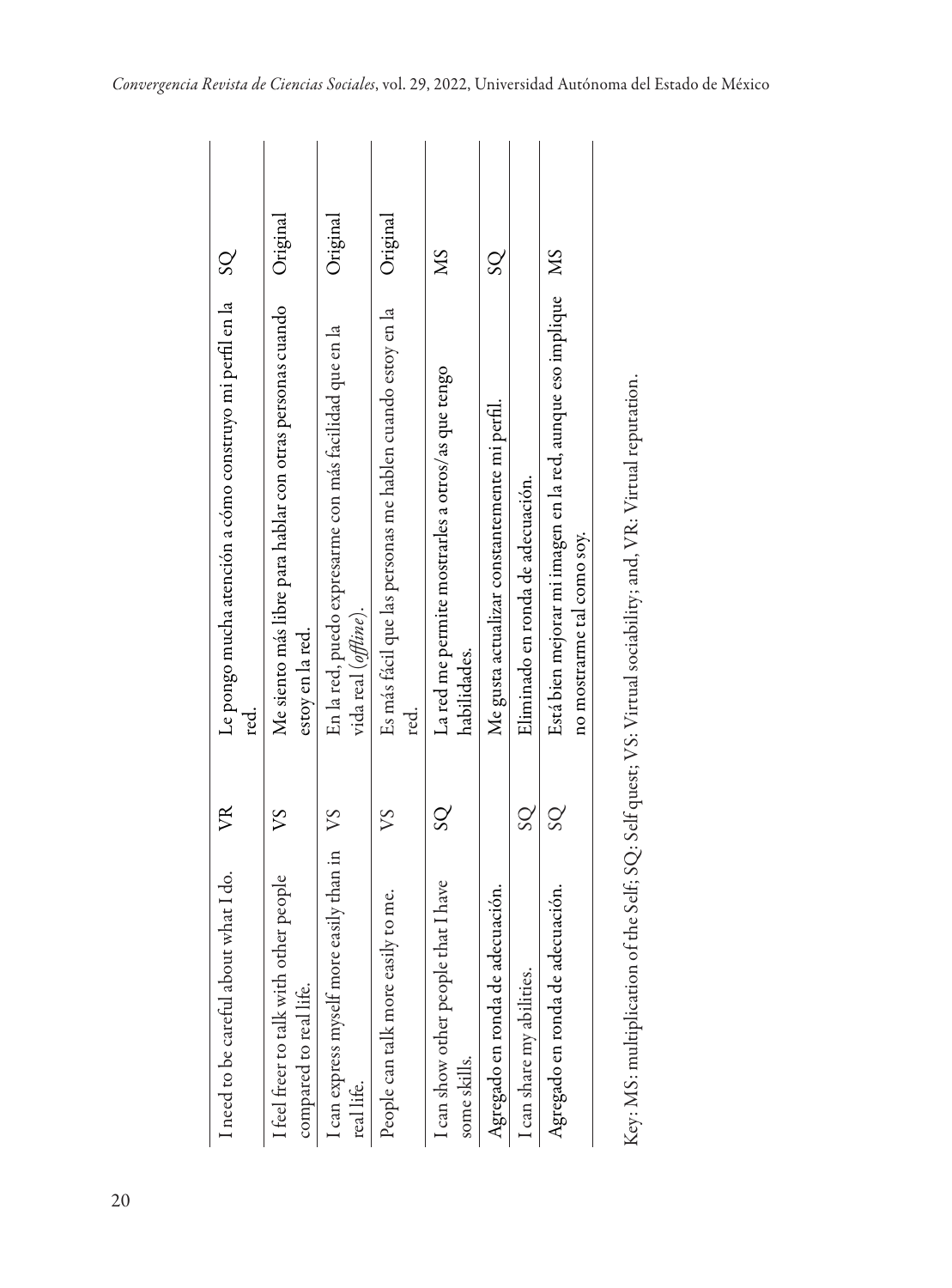#### Goodness of fit indicators for Confirmatory Factor analysis – Davis' scale

| Model $X^2$ |  |  |  | g.l. $X^2/g$ .l CFI GFI AGFI RMSEA SRMR               |  |
|-------------|--|--|--|-------------------------------------------------------|--|
|             |  |  |  | 1 Factor 435.3 35 12.44 0.961 0.970 0.936 0.160 0.104 |  |
|             |  |  |  | 2 Factors 63.5 34 1.87 0.997 0.996 0.990 0.044 0.043  |  |

Source: own elaboration based on the survey applied to students.

#### Table 3

#### Goodness of fit indicators for Confirmatory Factor Analysis – Sohier and Brée's scale (modified)

| Model $X^2$ g.l. $X^2/g.1$ . CFI GFI AGFI RMSEA SRMR  |  |  |  |                                                       |  |
|-------------------------------------------------------|--|--|--|-------------------------------------------------------|--|
| 1 Factor 551.7 77 7.17 0.933 0.958 0.927 0.117 0.095  |  |  |  |                                                       |  |
| 2 Factors 278.6 76 3.67 0.972 0.979 0.963 0.077 0.071 |  |  |  |                                                       |  |
|                                                       |  |  |  | 3 Factors 201.1 74 2.72 0.982 0.985 0.972 0.062 0.063 |  |
| 4 Factors 145.0 71 2.04 0.990 0.989 0.979 0.048 0.054 |  |  |  |                                                       |  |

Source: own elaboration based on the survey applied to students.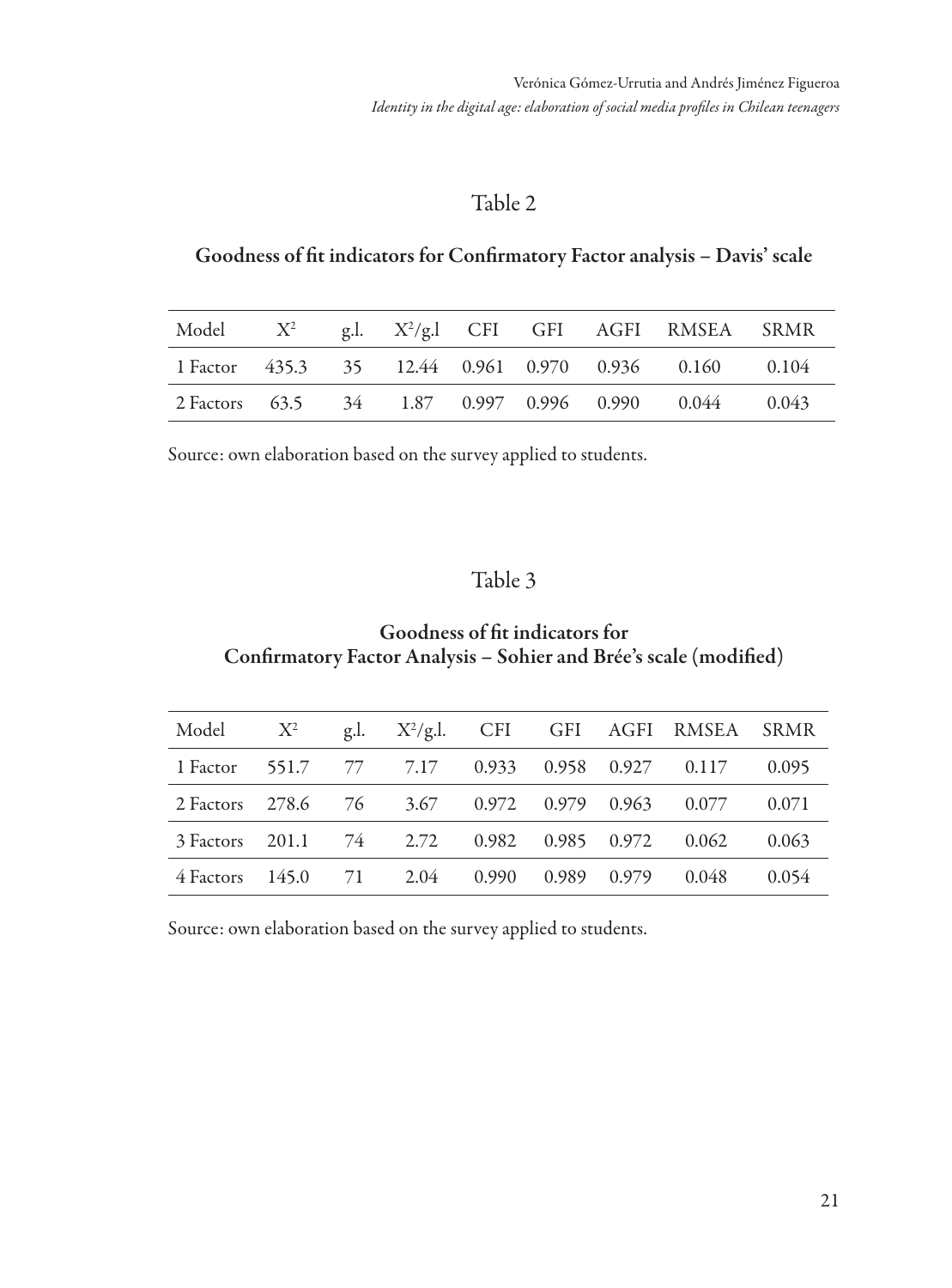#### When you create profile on the Internet to participate in chats or social media … (only the percentage that marked "Usually" or "Always")

| Affirmation                                                 | Women | Men  |
|-------------------------------------------------------------|-------|------|
| Show as you really are                                      | 83.8  | 80.9 |
| Try to seem happier                                         | 31.1  | 30.4 |
| Hide your problems of fears $(*)$                           | 53.9  | 37.9 |
| Tell real and personal stories                              | 26.6  | 28.6 |
| Invent things to make your life seem more interesting $(*)$ | 03.3  | 06.4 |

Source: own elaboration based on the survey applied to students.

NB: the star (\*) indicates statistically significant differences in  $\mathrm{X}^\mathrm{2}$  tests.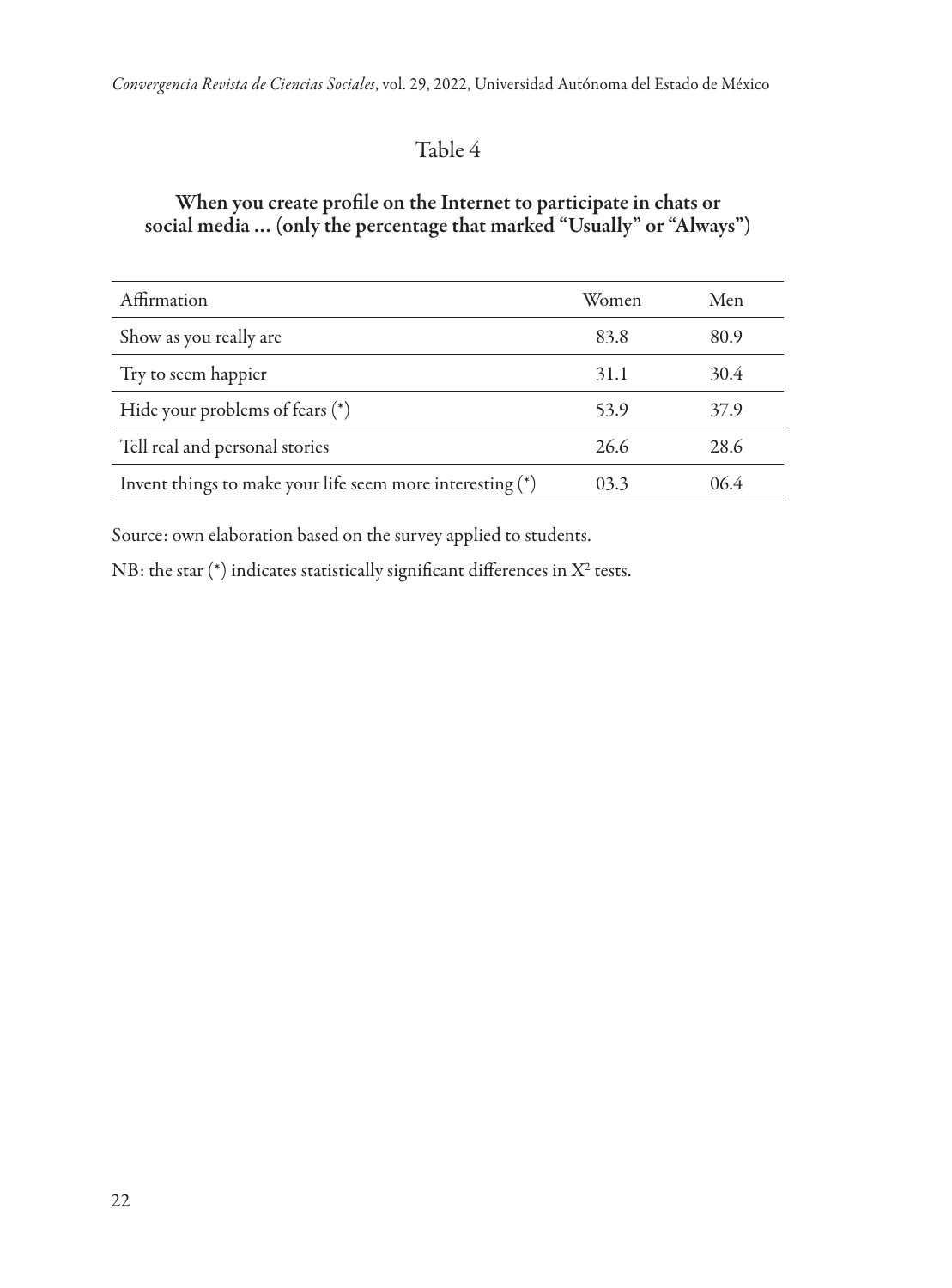#### When you participate, chat, speak over the Internet, or upload information to social media (only the percentage that marked "Usually" or "Always")

| Affirmation                                                                      | Women | Men  |
|----------------------------------------------------------------------------------|-------|------|
| Try to gain followers                                                            | 19.4  | 17.5 |
| Try get more likes                                                               | 19.1  | 19.4 |
| Share actual images and photographs (*)                                          | 80.8  | 66.3 |
| Use filters for the images or photographs so that they are more<br>beautiful (*) | 48.3  | 24.4 |
| Allow your friends to share photographs in which you appear                      | 65.4  | 64.0 |
| Verify is the information is real before sharing it                              | 68.6  | 674  |

Source: own elaboration based on the survey applied to students.

NB: the star (\*) indicates statistically significant differences in  $\mathrm{X}^\mathrm{2}$  tests.

### Table 6

#### Mean scores Davis' scale, according to sex. Scale from 1 to 4, where  $1 =$  total disagreement and  $4 = \text{full agreement}$

| Dimension                                     | Men<br>$(n=356)$<br>M(SD) | Women<br>$(n=540)$<br>M(SD)         | gl  | Þ    |
|-----------------------------------------------|---------------------------|-------------------------------------|-----|------|
| Online identity expression<br>and exploration |                           | $2.28(0.95)$ $2.38(0.88)$ $-2.20**$ | 890 | .028 |
| Online peer communication                     |                           | $2.37(0.96)$ $2.27(0.81)$ $2.22**$  | 890 | .027 |

Source: own elaboration based on the survey applied to students.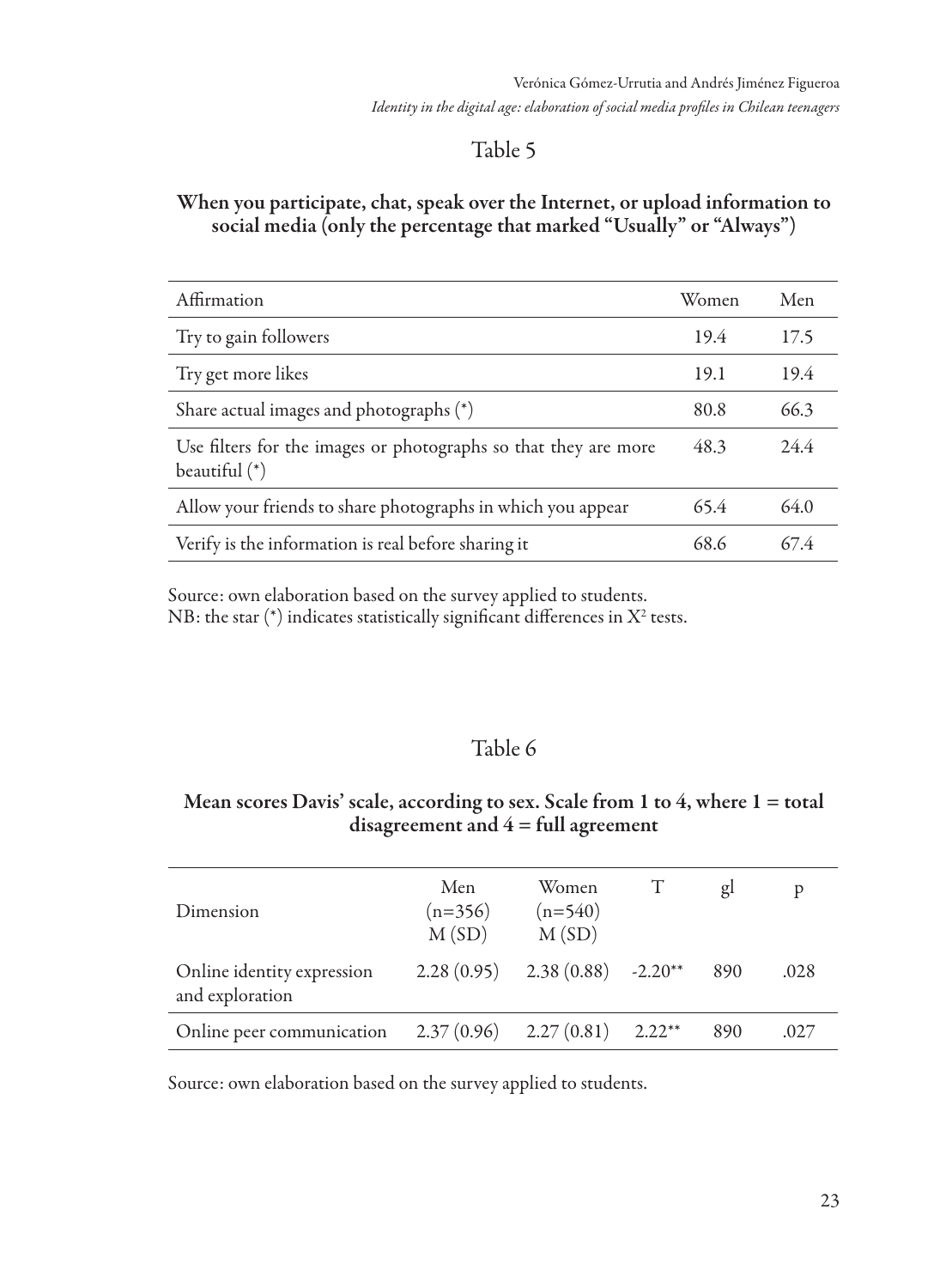| Dimension                  | Men<br>$(n=356)$<br>M(SD) | Women<br>$(n=540)$<br>M(SD) | t        | gl  | p    |
|----------------------------|---------------------------|-----------------------------|----------|-----|------|
| Multiplication of the self | 1.89(0.83)                | 1.92(0.79)                  | $-0.67$  | 890 | .493 |
| Virtual reputation         |                           | $2.31(0.52)$ $2.17(0.63)$   | $3.07**$ | 890 | .002 |
| Virtual sociability        | 2.44(0.58)                | 2.35(0.65)                  | 1.75     | 890 | .080 |
| Self-quest                 | 2.05(0.79)                | 1.99(0.54)                  | 1.54     | 890 | .125 |
|                            |                           |                             |          |     |      |

#### Means scores Sohier and Brée's modified scale, according to sex. Scale from 1 to 4, where  $1 =$  total disagreement and  $4 =$  full agreement

Source: own elaboration based on the survey applied to students.

Verónica Gómez Urrutia. Doctor in Gender Studies from Sussex University (United Kingdom). Presently, a researcher professor in College of Social Sciences and Humanities of *Universidad Autónoma de Chile* and in *Instituto Iberoamericano de Desarrollo Sostenible* in the same college. Research lines: Gender, constitution of new subjectivities and family. Recent publications: Gómez, Verónica y Jiménez, Andrés (2021), "Proyectos familiares y laborales en jóvenes: la demanda por igualdad de género", in Revista Latinoamericana de Ciencias Sociales, Niñez y Juventud, vol. 19, no. 1, Colombia: Centro Internacional de Educación y Desarrollo Humano; 2) Gómez-Urrutia, Verónica y Tello-Navarro, Felipe (2020), "Gender, love and the Internet: romantic online interactions in Chilean young people", in Journal of Youth Studies, vol. 24, no. 6, available at: https://doi.org/10.1080/13676261.2020 .1764512; 3) Gómez-Urrutia, Verónica y Jiménez-Figueroa, Andrés (2019), "Género y trabajo: hacia una agenda nacional de equilibrio trabajo-familia en Chile", in Convergencia Revista de Ciencias Sociales, no. 79, Mexico: Universidad Autónoma del Estado de México. Email: gomezver@gmail.com

Andrés Eduardo Jiménez Figueroa. An Organizational psychologist from *Universidad de Santiago de Chile* and a Doctor in Business Administration. *Universidad Central de Nicaragua*. Presently, a researcher professor in the college of Psychology in *Universidad de Talca*, Talca, Chile. Research lines: quality of life and family-labor conciliation. Recent publications: Gómez,